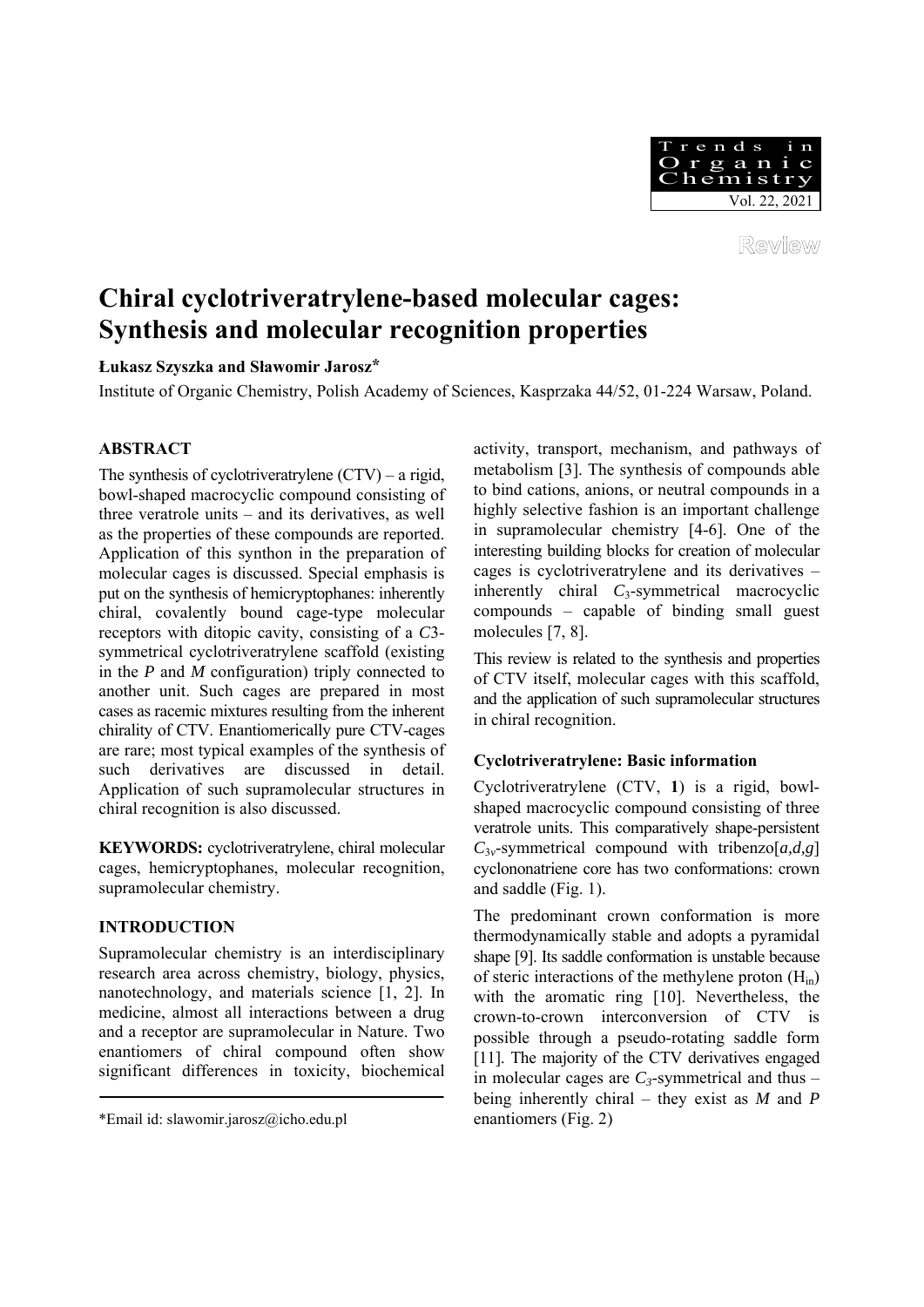

**Fig. 1.** Crown and saddle conformations of CTV.



**Fig. 2.** Structures of two enantiomers (*M* and *P*) of CTV-derivatives separated by mirror.

## **Synthesis and functionalization of cyclotriveratrylene**

Cyclotriveratrylene derivatives can be synthesized *via* two main routes: 1) an acid-catalyzed condensation of formaldehyde with 1,2 disubstituted benzenes or - more commonly 2) an acid-catalyzed condensation of 3,4-disubstituted benzylic alcohols (Scheme 1).

Cyclotriveratrylene (**1**) was synthesized for the first time more than one century ago, but its structure was incorrectly assigned as a dimer [12]. The proper trimeric macrocyclic structure was confirmed in the 1960s [13]. Condensation of veratryl alcohol (**2**) leading to cyclotriveratrylene generally requires harsh acidic conditions; the cyclic products, however, could be usually effectively separated by crystallization.

The cyclization of benzyl alcohol containing electron donating groups in the *para* and *meta* positions, leading to the CTV derivatives, is very efficient but the same strategy for benzyl alcohols with the aromatic or electron withdrawing groups is usually ineffective. Despite that, weak deactivating groups (I, Br) directly attached to the substrate at the *para* position could be used in a trimerization providing tri-halogenated CTV analogues in moderate yields. These compounds are attractive intermediates, in particular for the synthesis of CTV derivatives with the extended cavity. For example, tri-iodo-CTV derivative  $(\pm)$ -4 is a key intermediate for the CTV analogues containing electron withdrawing groups (*e.g.* (±)**-5**–**10**; Scheme 2), which cannot be obtained *via* a typical trimerization [14-16].

The most important approach to CTV derivatives is a functionalization of hydroxy groups in cyclotricatechylene [CTC; **11** (obtained from **1**) [17] Scheme 3a] or cyclotriguaiacylene (CTG; **(±)-13**; prepared from (±)**-12** [18-20]). Reaction of 11 or  $(\pm)$ -13 with alkyl or acid chlorides provided appropriate CTV structures with the ether- or ester-linked arms [**(±)-14**] [21-23].

The CTV derivatives with the amino functional groups  $[e.g. aCTG; (\pm) -16]$  – an important class of macrocyclic compounds – can be prepared in a multi-step procedure shown in Scheme 4a [24]. They could be easily converted into various imines  $[e.g. (\pm)$ -17] [25]. The CTV derivatives with the thio-groups are also available [*e.g.* tCTG; (±)-**18**; Scheme 4b][26].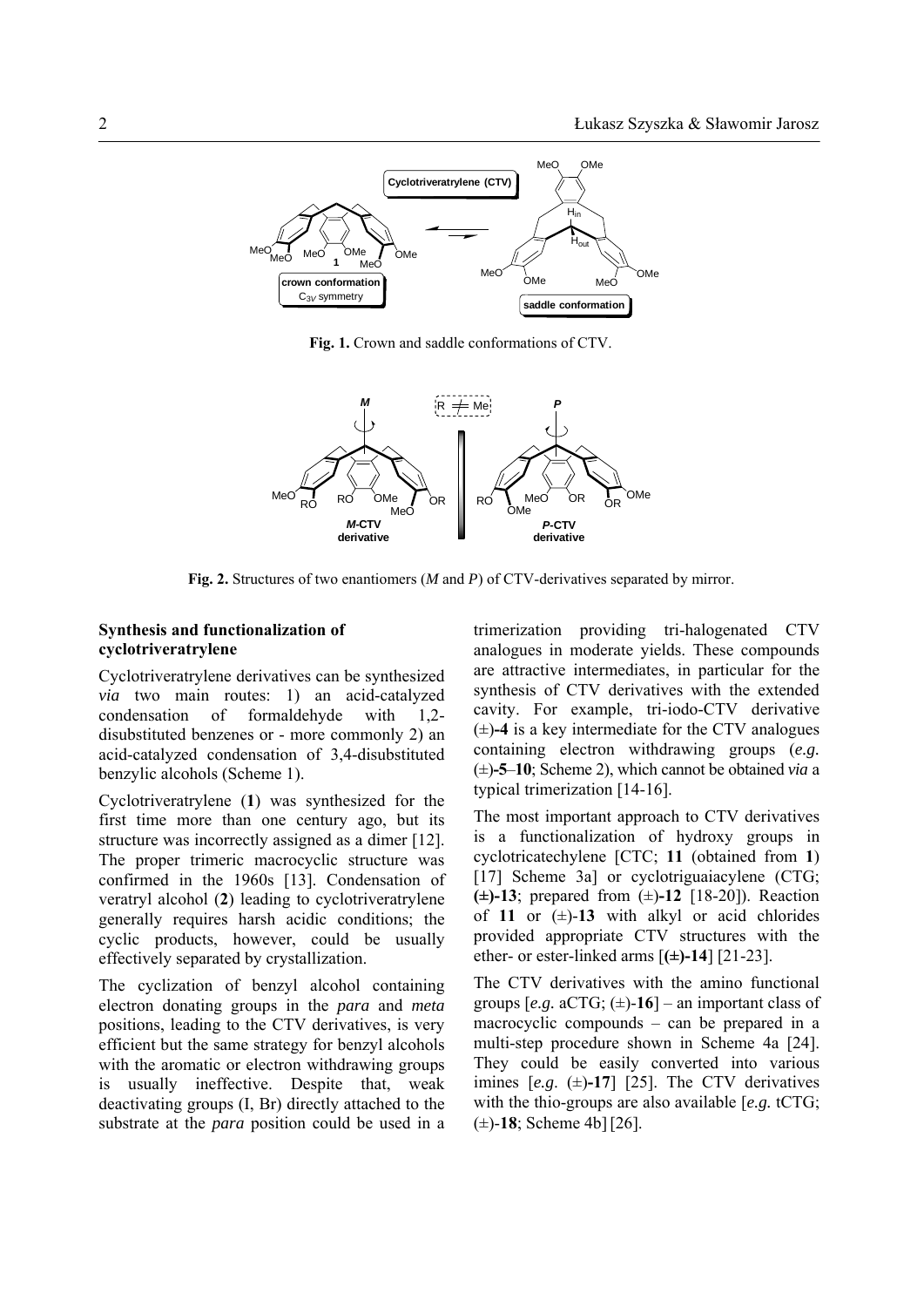

**Scheme 1.** The common routes to cyclotriveratrylene (CTV).



**Scheme 2.** The CTV analogues containing electron withdrawing groups obtained from tri-iodo-CTV.



**Scheme 3. a)** Synthesis of CTC *via* demethylation of CTV; **b)** Synthesis of (±)-CTG by de-allylation and its further conversion into a variety of derivatives  $[(\pm)$ -14].



**Scheme 4. a)** Synthesis of aCTG and its conversion into imines; **b)** Example of the thio-derivative of CTV.

#### **Synthesis of** *C***1-symmetrical CTV derivatives**

Most CTV derivatives are *C*<sub>3</sub>-symmetrical; monoor di-functionalized ones are relatively rare. Their synthesis is based on the selective cleavage of the methoxy group in hexa-*O*-methyl CTV (**1**) [27] or – more conveniently – on a monohalogenation of cyclotriphenolene [CTP; (±)-**21**] with *N*-iodo-  $(\rightarrow \pm)$ -22; Scheme 5) or *N*-bromosuccinimide [28]. These mono-halogeno functionalized CTV analogues serve as a platform for further transformations towards novel *C*1 symmetrical hosts.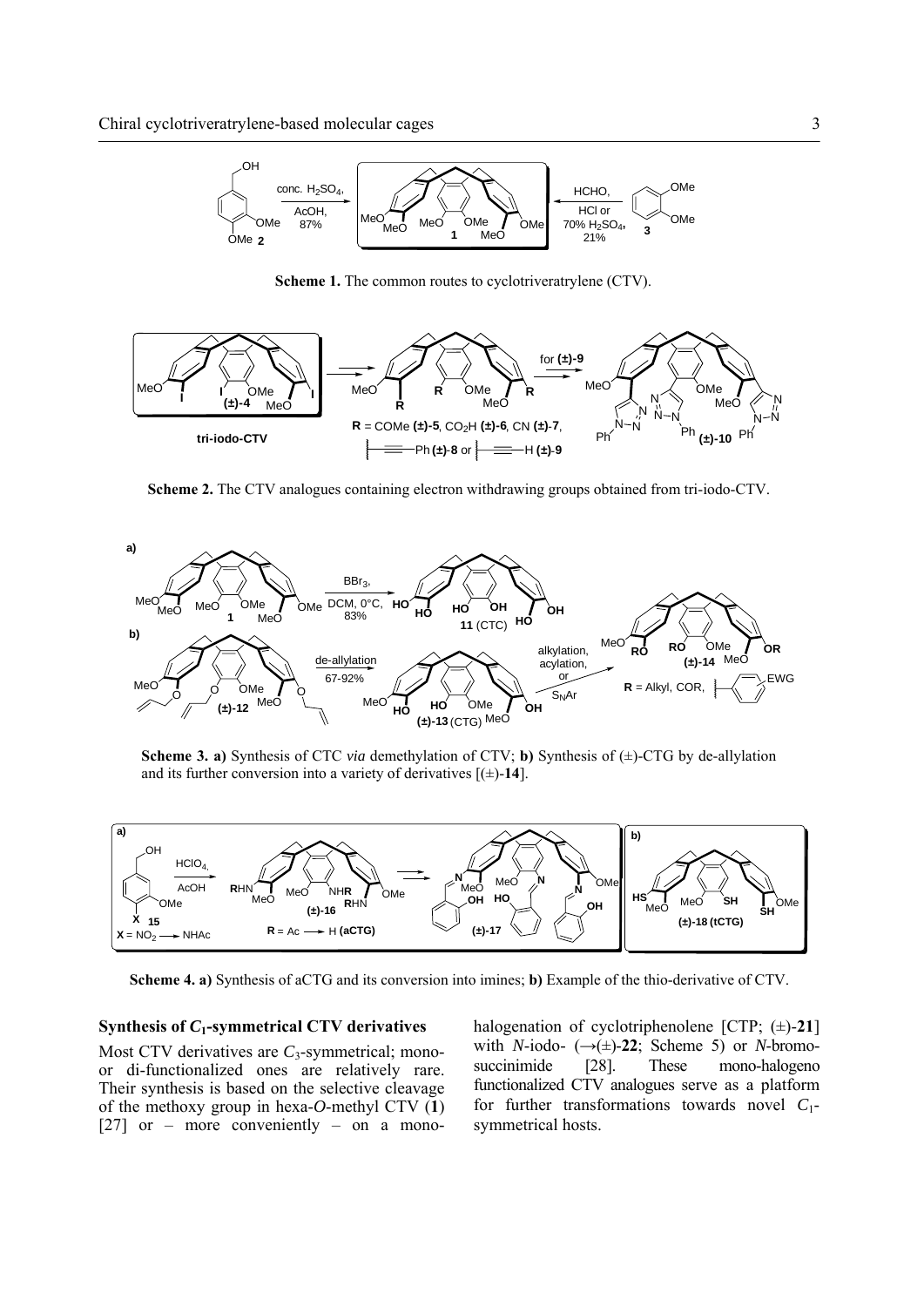Recently, Martinez reported an efficient, gram scale synthesis of enantiopure *C*1-symmetrical CTG with inverted spatial arrangement [29]. Treatment of a 1:1 mixture of regioisomers **23** and **24** with a catalytic amount of  $Sc(OTf)$ <sub>3</sub> afforded a 4:1 mixture of racemic  $C_1$ -derivative 25 +  $C_3$ -symmetrical CTV derivatives in 46% yield. Subsequent removal of the allyl groups provided the *C*1-symmetrical  $(\pm)$ -CTGs *M***-26** and *P***-26** in 90% yield, which were separated into enantiomers by chiral high-performance liquid chromatography (HPLC) (Scheme 6).

## **Modification of CTV at the apex part**

The functionalization of the CTV scaffold could be also carried out at the apex part (Scheme 7).

While the common lower rim modification is very important in the preparation of CTV-based host molecules, rare and challenging apex part functionalization is particularly meaningful for the conformational aspects. Several groups reported, however, a number of CTV analogues modified at apex part [30-33].

## **Synthesis of molecular cages with CTV units**

The *C*<sub>3</sub>-symmetrical cyclotriveratrylene unit is effectively used in the synthesis of various host molecules such as cryptophanes - in which two CTV molecules are connected together [34] (this topic will not be discussed here) - and *hemicryptophanes*: inherently chiral, covalently



**Scheme 5.** Example of the synthesis of mono-halogenated CTV derivative.



**Scheme 6.** Synthesis of  $C_1$ -symmetrical ( $\pm$ )-CTGs.



**Scheme 7.** Synthetic pathways towards apex-functionalized CTV analogues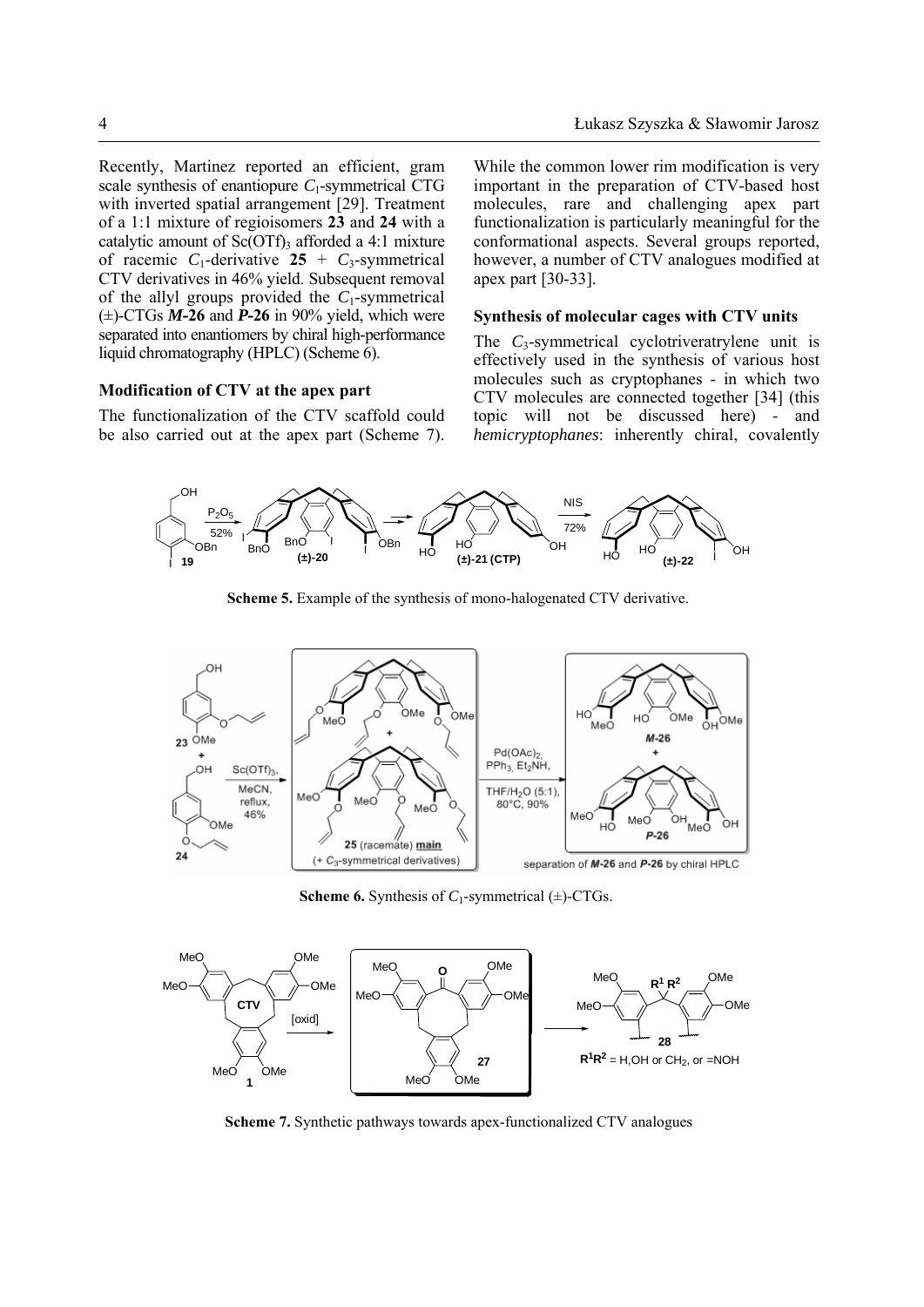bound cage-type molecular receptors with ditopic cavity, consisting of a *C*3-symmetrical cyclotriveratrylene scaffold (existing in the *P* and *M* configuration; see Fig. 2) triply connected to another unit [35]. Basically, hemicryptophanes differ from each other by the type and length of the linkers as well as the nature of the lower unit. Their most important advantage is, undoubtedly, the ability to recognize various neutral or charged guest molecules.

First synthesis of hemicryptophane was published in 1982 by Collet, Lehn *et al*. [36]. They described two molecular cages built of the CTV unit and aza-crown ether  $[(\pm)$ -29 and  $(\pm)$ -30], which were named *speleands* (Fig. 3). However, there was almost no interest in this class of molecular hosts during the next two decades. Only a few articles, focused on hemicryptophane chemistry, were published before 2005 by Nolte's [37] and Dutasta's [38] groups (**31** and **(±)-32**; Fig. 3).

Since 2005 hemicryptophanes have attracted growing attention [35].

Three different strategies could be used to obtain hemicryptophanes (Scheme 8).

- 1) the cage-closing reaction to construct the CTV scaffold from veratryl precursors,
- 2) the cage-closing reaction at the lower part of appropriate CTV-based precursor,
- 3) the [1+1] coupling between the CTV unit and other *C*3-symmetrical moiety.

The first pathway, commonly applied in the construction of numerous CTV derivatives, is based on an acid-catalyzed cyclization of veratryl



**Fig. 3.** Structures of first hemicryptophanes synthesized from 1982 to 2005.



**Scheme 8.** Three different synthetic routes for the synthesis of hemicryptophane.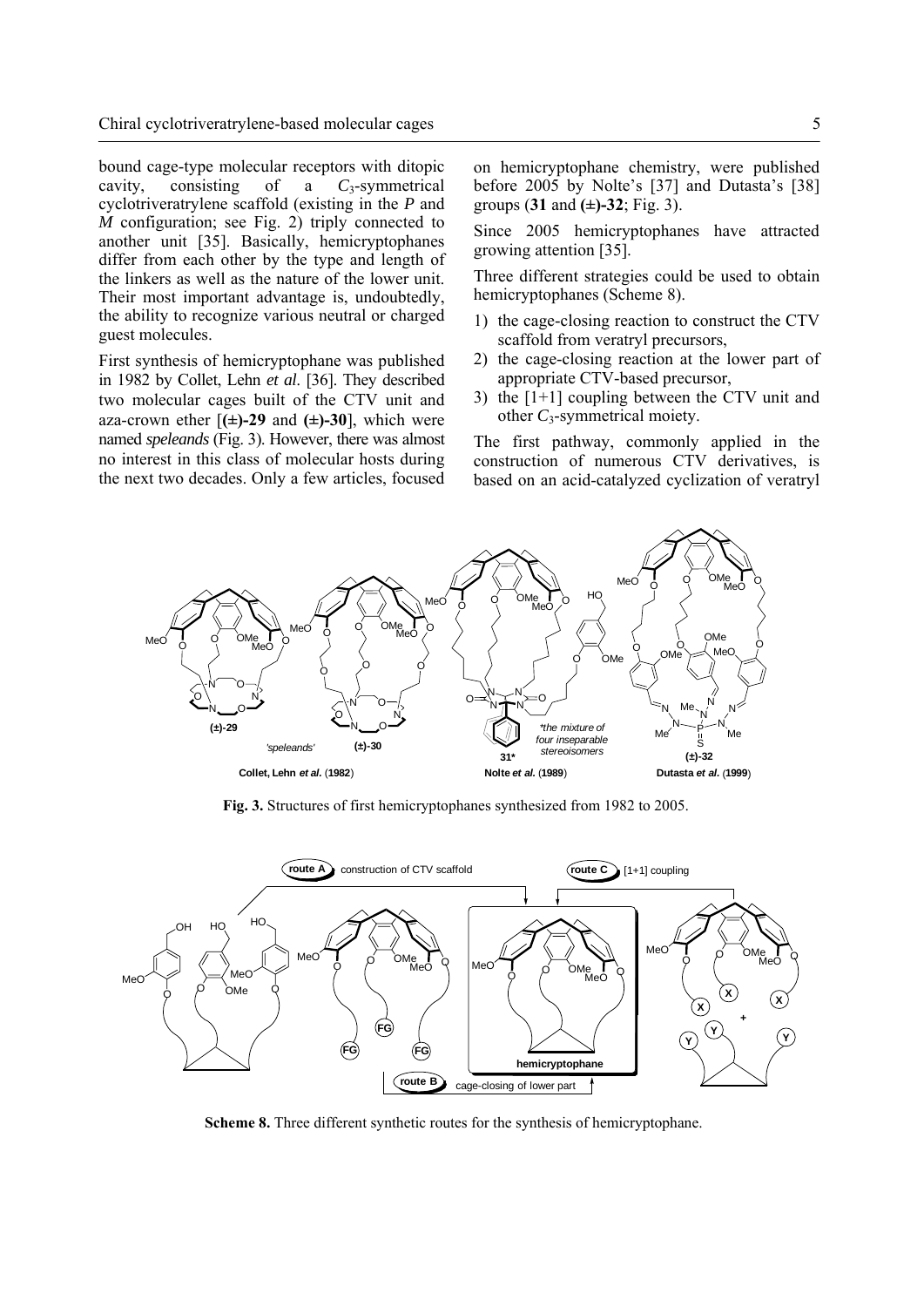precursors; the CTV moiety is formed in the last step of hemicryptophane synthesis (Scheme 8, route A); this method cannot be used for acidsensitive compounds. The second one (route B) involves the CTV unit containing three linkers with appropriate functional groups, engaged in the intramolecular reaction forming hemicryptophanes; this method is rarely used in practice.

The last approach, most widely used pathway leading to hemicryptophanes, deals with the  $[1+1]$ coupling of the CTV derivative with another  $C_3$ -symmetrical unit (route C). This strategy is very effective for the preparation of many CTVbased molecular cages due to the vast array of different molecules (crown ethers, cyclodextrins, calixarenes) as well as various types of reactions that could be used for a triple connection of both units (*e.g.* alkylation, reductive amination, amidation, *etc.*) [35, 39].

Interesting examples of the synthesis of racemic hemicryptophanes containing the CTV and TREN

units were reported by Makita (Scheme 9) [40- 42]. The racemic CTV-derivative **13** (shown in Scheme 3b) was elongated with phenylene or biphenylene units  $[\rightarrow(\pm)$ **-33**] which – upon treatment with TREN and subsequent reduction of the resulting tri-imine – provided racemic hemicryptophanes (±)**-34**.

A one-pot multicomponent Ugi reaction was used by Rivera and Wessjohann in the synthesis of hemicryptophane containing TREN moiety  $[(\pm)$ **-36**] (Scheme 10). The simplicity of this method makes it interesting for the combinatorial generation of host macrocycles. The same methodology was used for the preparation of first hemicryptophane containing 1,3,5-tripodal benzene moiety  $[(\pm)$ -37] as shown in Scheme 10 [43].

In 2019, Martinez reported the synthesis of a water-soluble polytopic hemicryptophane consisting of the CTV unit triply connected to TREN *via* 2-hydroxyisophthalamide linkers [**(±)-38**, Fig. 4] [44].



**Scheme 9.** Synthesis of racemic hemicryptophanes (±)-**34**.



**Scheme 10.** Synthesis of hemicryptophanes with peptoid backbones *via* multicomponent Ugi reaction.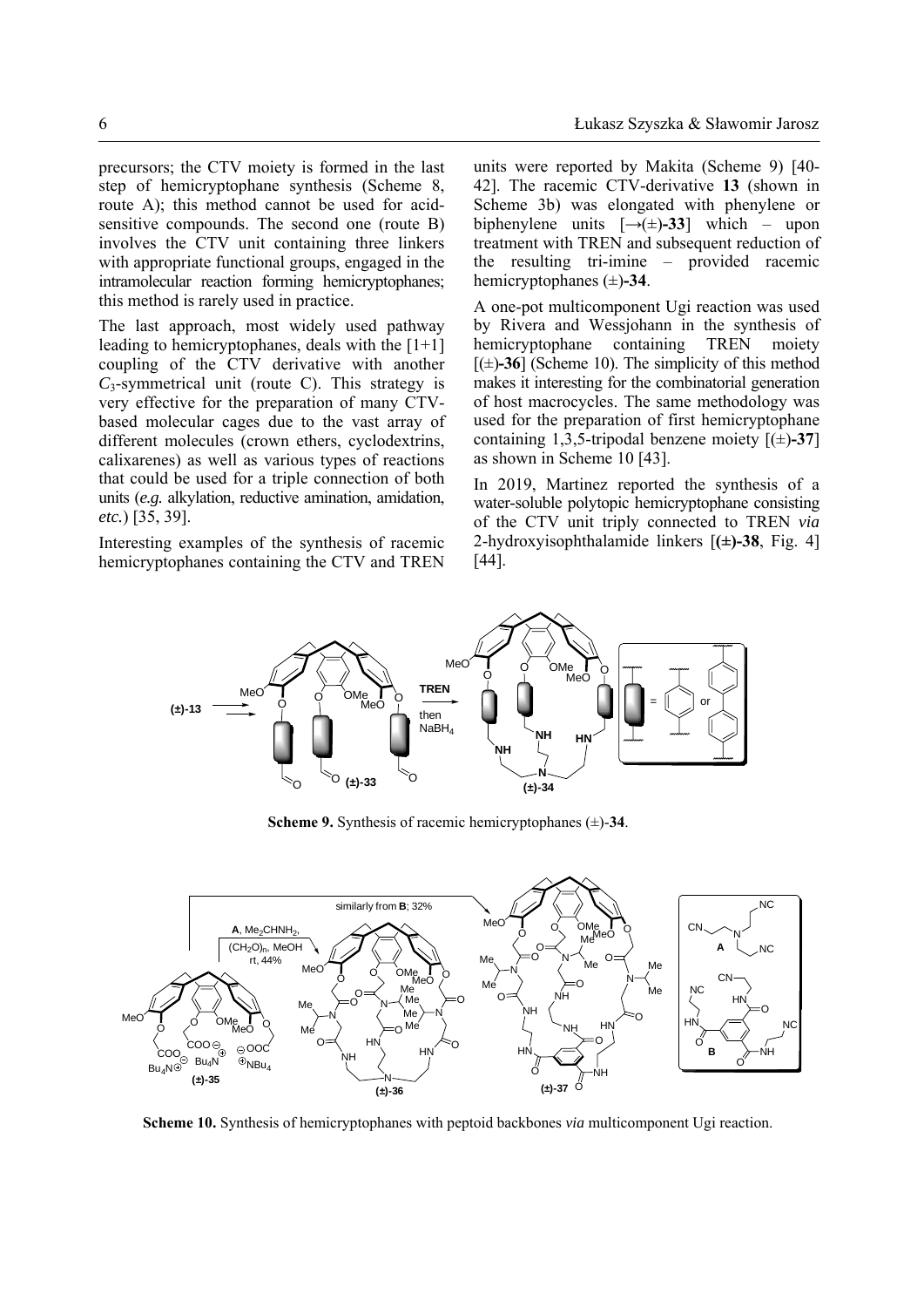Recently, the same group reported two hemicryptophanes [(±)**-39** and (±)**-40**] containing three urea functions. The authors introduced additional urea groups to the cage structure, because of their well-known remarkable affinity for anions. Moreover, combining the CTV unit, capable of binding cationic species with the urea functions provided heteroditopic ion-pair receptors that could simultaneously recognize both anions and cations (Fig. 4) [45, 46].

In 2020 a different approach to hemicryptophanes with TREN motif was proposed by Pinet and Gosse [47]. They developed fluorescent hemicryptophane **(±)-41**, in which the methoxy groups of the CTV scaffold were replaced by phenylacetylene units (Fig. 4). This molecular cage, due to the introduced π-conjugated moieties, shows fluorescence properties with the red-shifted excitation and emission wavelengths.

In 2017 Martinez described the straightforward synthesis of two hemicryptophanes consisting of tris(2-pyridylmethyl)amine (TPA) and naphthyl or phenyl linkers  $[(\pm)$ **-45**; Scheme 11] [48]. Recently, the synthesis of the smallest TPA-based hemicryptophane **(±)-46** obtained by the coupling of (±)-CTG (**13**) with TPA-based trichloride **43** was reported. This molecular cage was then separated into individual enantiomers by HPLC on chiral column (Scheme 11) [49].

An efficient synthesis of hemicryptophane containing three 1,2,3-triazole rings was developed by Colomban *et al* [50]. Alkylation of (±)-CTG



**Fig. 4.** Examples of highly functionalized hemicryptophanes.



**Scheme 11.** Synthesis of various TPA-based hemicryptophanes.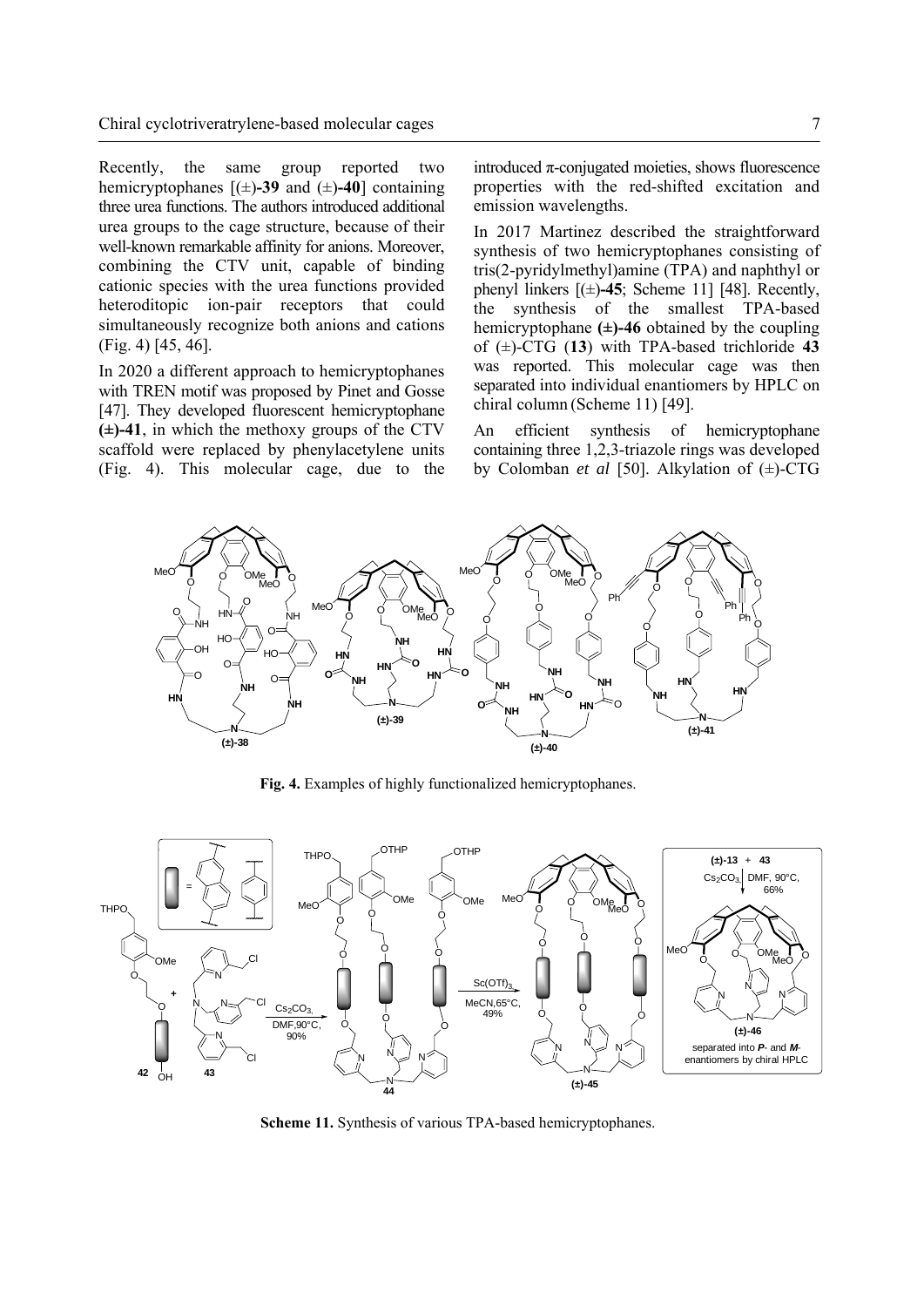(**13**) with arene **47** provided triazido CTV derivative **(±)-48a**, which was reacted with tripropargylamine (49) to afford the target compound  $(\pm)$ -50 in 22% yield (Scheme 12a).

A facile synthesis of tribenzylamine hemicryptophane **(±)-51** from the analog of substituted CTV **(±)-48b** was proposed by Dmochowski *et al*. (Scheme 12b) [51].

The commonly used moiety linked to cyclotriveratrylene unit is a 1,3,5-tripodal benzene scaffold [one example –  $(\pm)$ -37, is shown in Scheme 10]. This platform is an attractive cage closing unit due to the wide range of possibilities of its functionalization. Furthermore, the benzene ring itself can interact with neutral or charged guests by the CH- $\pi$ ,  $\pi$ - $\pi$ , cation- $\pi$ , or anion- $\pi$ interactions. Additionally, the introduction of different type of substituents at the benzene ring (*e.g.* electron donating or withdrawing groups) could also improve its host-guest properties.

Dutasta and Martinez reported the four-step synthesis of hemicryptophane **(±)-57** (Scheme 13), in which the CTV unit was triply connected to a *C*3-symmetrical aromatic ring *via* electron deficient linkers [52]. This cage contained three additional amide functions in its structure, which increased the number of hydrogen bonds that could be formed between the host and the guest. All intermediates in this synthesis, as well as the target product, were isolated by crystallization.

In 2018, Martinez described another synthesis of enantiopure hemicryptophanes bearing tripodal benzene moiety using the [1+1] macrocyclization strategy [53]. Reaction of CTV triamine **(±)-58** with trialdehyde **59** afforded racemic mixture of hemicryptophane **(±)-60** in 42% yield, which was resolved by chiral HPLC to optically pure cages *M***-60** and *P***-60** (Scheme 14). Recently, the same strategy was used for the synthesis of three fluorescent hemicryptophanes containing naphthalene, diphenylacetylene, and biphenyl groups in the linkers [54, 55]. Another example of hemicryptophane with tripodal benzene platform and longer linkers  $[(\pm)$ -61] is shown in Scheme 14 [56].



**Scheme 12.** Synthesis of hemicryptophane containing: **a)** three 1,2,3-triazole rings and **b)** tribenzylamine unit.



**Scheme 13.** Synthesis of hemicryptophane containing six amide functions and 1,3,5-tripodal benzene scaffold.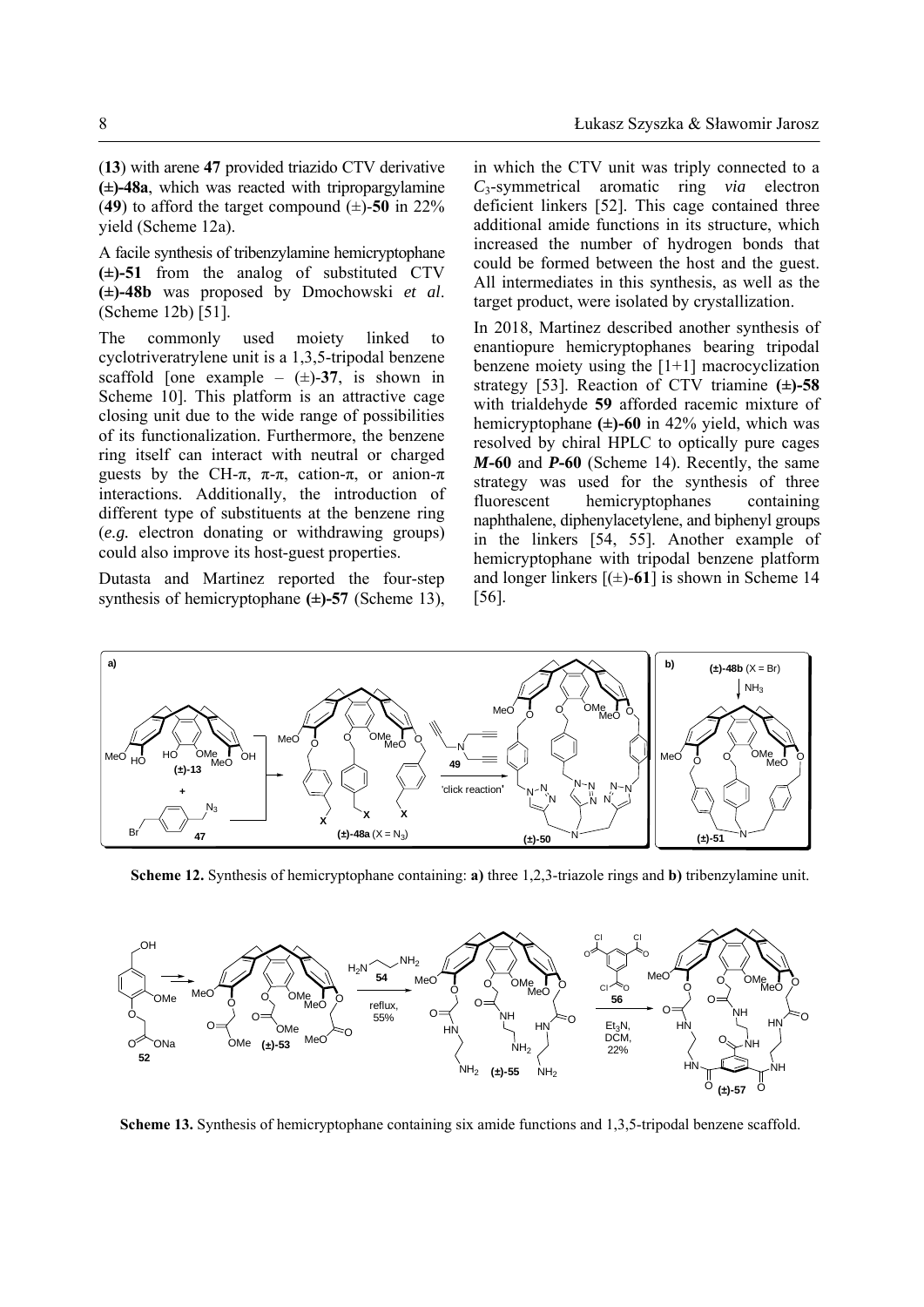

**Scheme 14.** Synthetic pathway towards hemicryptophanes bearing tripodal benzene moiety.



**Fig. 5.** Examples of hemicryptophanes with macrocyclic scaffold.

More complex hemicryptophanes bearing macrocyclic scaffold were not described until 2008, when Le Gac and Jabin presented the synthesis of bifunctional cages (called *calix[6]cryptamides*), composed of the CTV unit triply connected with calix[6]arene derivative [(±)-**62**; Fig. 5] [57]. Different type of macrocycle-based hemicryptophanes was presented by Zhao and Li  $[(\pm)$ -63a,  $(\pm)$ -63b; Fig. 5] [58].

This very short and absolutely not comprehensive review should introduce the reader to the complexity of the synthetic approaches to optically inactive hemicryptophanes. By application of various linkers and platforms, a number of configurationally different macrocyclic cages could be prepared in a *racemic* form.

## **Synthesis of optically pure hemicryptophanes with CTV unit**

The connection of inherently chiral CTV unit with an achiral  $C_3$ -symmetrical scaffold leads to a *racemic* mixture of the *P* and *M* enantiomers of hemicryptophane; most such receptors have been synthesized so far as racemic mixtures. An efficient and easy preparation of enantiopure cages – due to their high complexity – is, therefore, very challenging. In general, the enantiopure cages could be prepared by three different methods: 1) resolution of a racemic mixture by chiral HPLC; this expensive method typically provides only small amounts of target compounds, 2) application of optically pure *M* and *P* stereoisomers of the CTV substrate. However, the racemization is possible during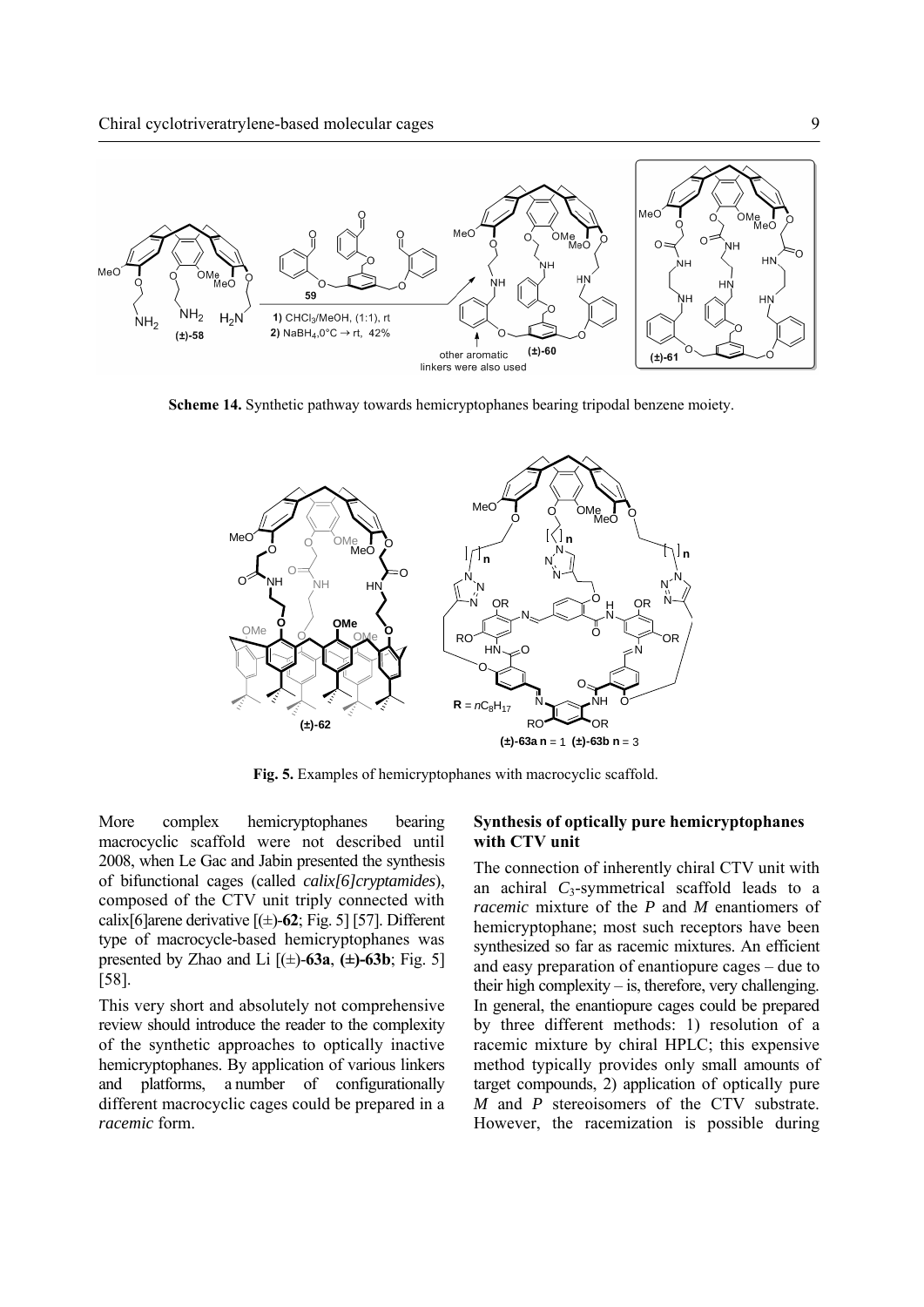further synthetic steps (*via* a crown  $\rightarrow$  saddle inversion shown in Fig. 1), and 3) introduction of *racemic* CTV unit to chiral platforms, which affords diastereoisomers that could be separated. There are only a few reports, in which the CTV scaffold is triply connected with such chiral molecule [39].

This part of the review will be dealing with the synthesis of optically pure compounds prepared according to method 3.

# **The cages built of CTV and optically pure**  *C***3-symmetrical units**

After a long break in hemicryptophane chemistry, Dutasta and co-workers reported the synthesis of four enantiopure CTV-based molecular cages containing triethanolamine moiety [59]. The synthesis of the first diastereoisomeric pair was initiated from veratryl precursor **64**. Its reaction with  $(R)$ - $(-)$ -glycidyl nosylate afforded enantiopure epoxide (*R*)-**65** which - upon treatment with an excess of ammonia - provided aminoalcohol (*R*)-**66**. Subsequent reaction of this intermediate with epoxide  $(R)$ -65 gave the  $C_3$ -symmetrical veratryl precursor (*R,R,R*)-**67**, which was acetylated and cyclized to afford diastereoisomeric hemicryptophanes *M*-(*R,R,R*)-**68** and *P*-(*R,R,R*)-**68** in 22% and 17% yields. Removal of the acetyl functions afforded hemicryptophanes *M*-(*R,R,R*)-**69** and *P*-(*R,R,R*)- **69** in quantitative yield (Scheme 15). The other pair of diastereoisomeric hemicryptophanes [*M*-(*S,S,S*)-**69** and *P-*(*S,S,S*)-**69**] were similarly obtained using (*S*)-(+)-glycidyl nosylate.

An interesting approach to  $C_3$ -symmetrical diastereoisomeric hemicryptophanes containing macrocyclic peptide was reported by Hutton *et al*. (Scheme 16) [60]. The *C*3-symmetrical macrocyclic hexapeptide **70** (composed of three L-tyrosine and glycine amino acids) was reacted with bromide **71** to afford hemicryptophane precursor **72** in 55% yield. The final cage-formation step, realized by an intramolecular cyclodehydration induced by



**Scheme 15.** Synthetic pathway towards four optically pure diastereoisomeric hemicryptophanes.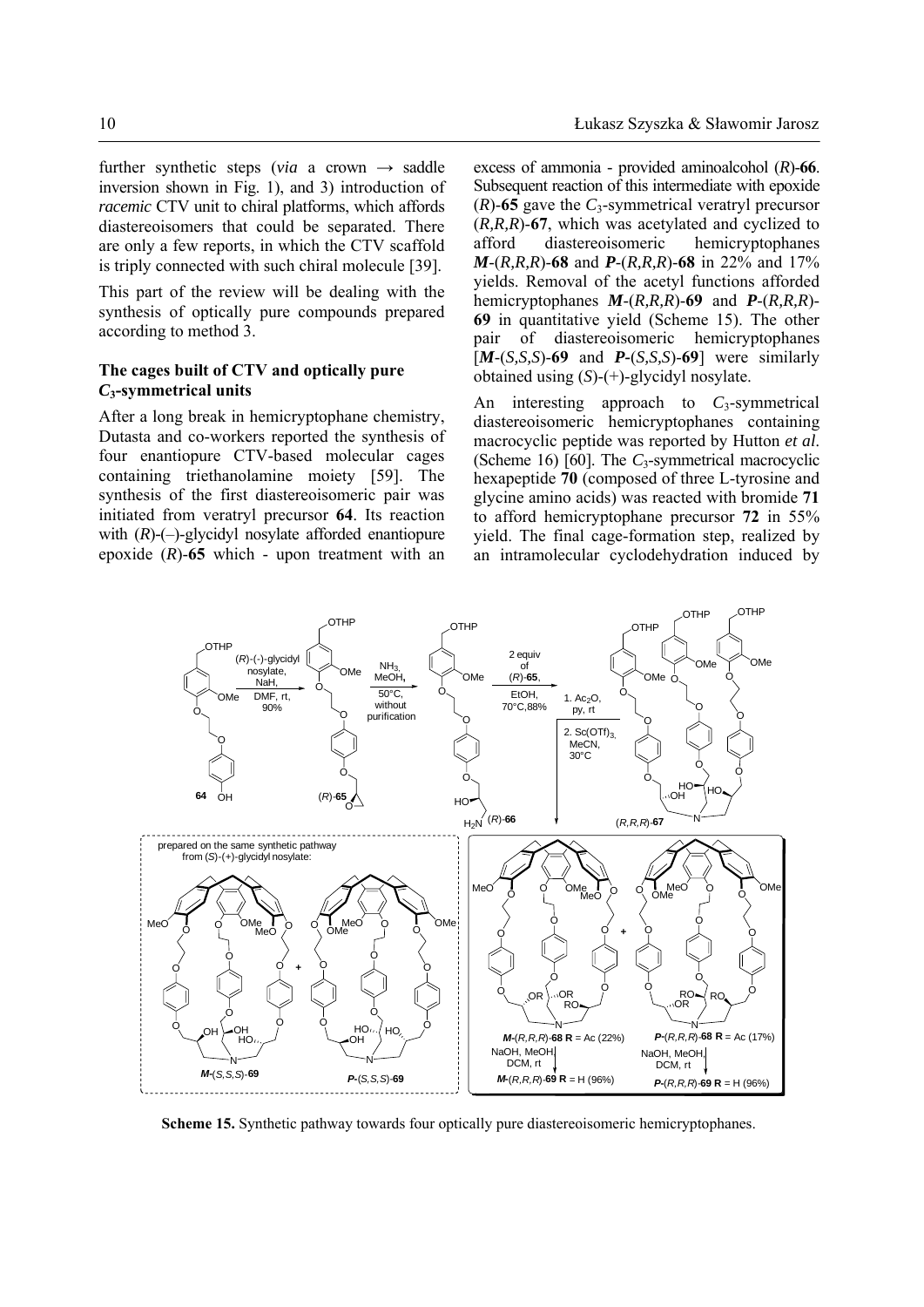

**Scheme 16.** Synthesis of macrocyclic peptide-based hemicryptophanes.



**Scheme 17.** Synthetic pathways to hemicryptophanes with triethanolamine scaffold bearing multiple stereogenic elements.

formic acid, provided two diastereoisomeric hemicryptophanes *P***-73** and *M***-73** in 43% and 21% yield*.* 

The synthesis of enantiopure hemicryptophanes containing different types of stereogenic elements has been reported [61]. This approach can be exemplified by the synthesis of cages **78** shown in Scheme 17 [62].

Target hemicryptophanes **78** contained a helically chiral CTV unit, axially chiral 1,1'-bi-2-naphthol linkers, and central chirality of the stereogenic centers located on carbon atoms on the triethanolamine moiety.

The first hemicryptophanes containing nitrilotriacetamide moiety were synthesized by Martinez, Dutasta *et al*. (Scheme 18) [63, 64, 65].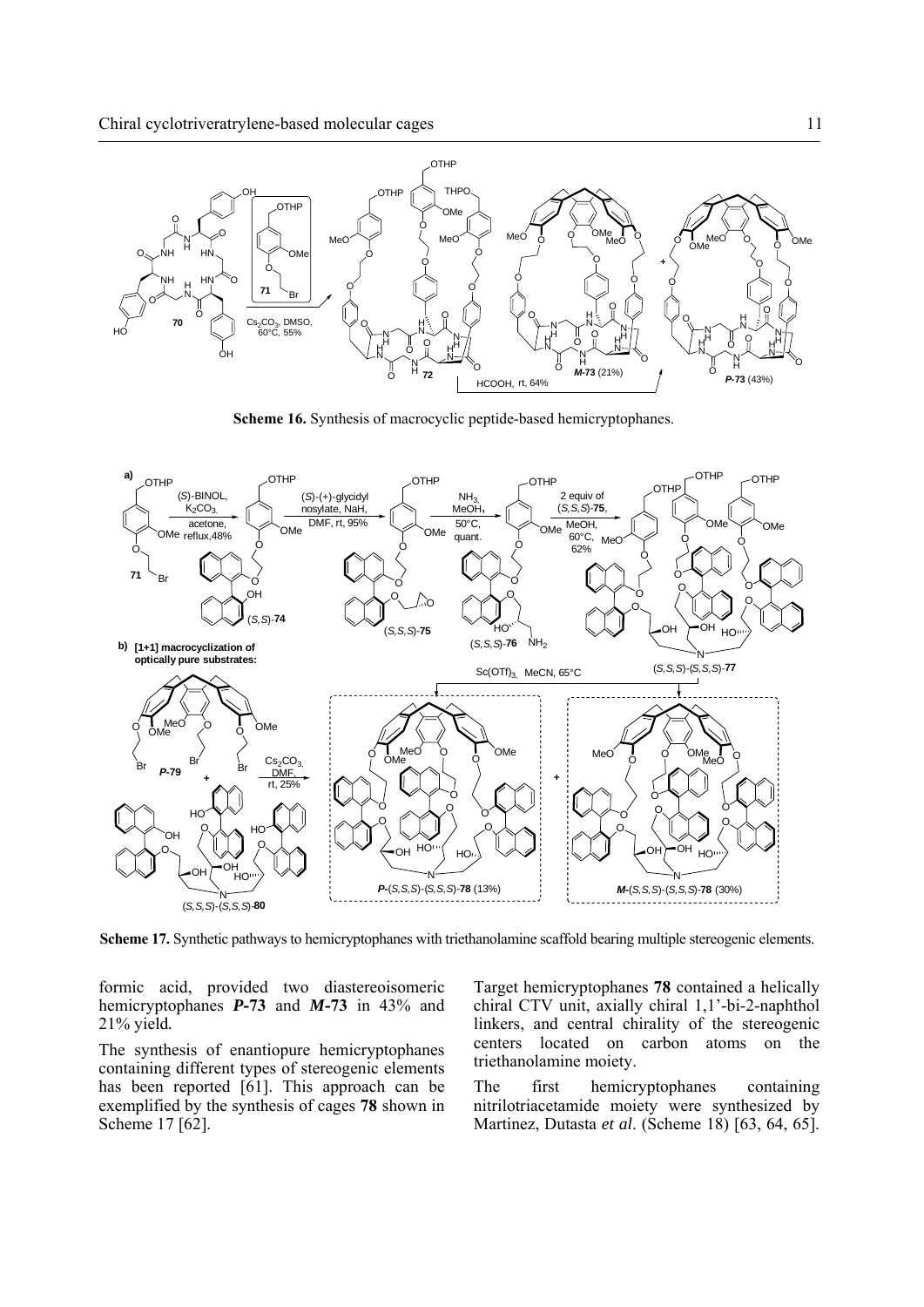Nitrilotriacetic acid (**81**) was condensed with (*R*)*-*4-methoxybenzylamine (*R-***82**) and subsequently demethylated with BBr3 to triphenol derivative **83**. This intermediate was further reacted with bromide **71** under the basic conditions giving hemicryptophane precursor **84** in good yield. The final intramolecular macrocyclization of this tripodal precursor induced by HCOOH provided the mixture of *P*and *M*-hemicryptophanes **85** in 35% yield [64]. Application of (*S*)*-***83** in the same sequence of reactions afforded another mixture of diatereoisomeric, optically pure hemicrypotophanes **85**.

In 2015 Martinez described a convenient synthesis of enantiomerically pure cages with TREN moiety based on a thermodynamic resolution of a racemic CTV-based substrate [66]. They observed that the reductive amination of CTV trialdehyde **(±)-86**  with enantiopure derivative of TREN: (*S,S,S*)-**87a** 

afforded only one diastereoisomer *M***-**(*S,S,S*)-**88a** in 15% yield (Scheme 19). This thermodynamic resolution is independent of the nature of the substituents located on tris(2-aminoethyl)amine's stereogenic centers, as both methyl and benzyl groups gave similar results and only one diastereoisomer (*M*) was obtained exclusively.

Reduction of the amide functions in hemicryptophane **85** provides another hemicryptophane based on TREN scaffold (**89**) with different character of the cavity (Scheme 20) [63, 67].

## **Molecular cages with carbohydrate scaffold**

In this chapter, molecular cages composed of *C*3 symmetrical CTV unit and carbohydrate part will be presented; the examples of such cages are very rare. In 2012 Chambron described the synthesis of two *C*3-symmetrical diastereoisomeric



**Scheme 18.** Synthetic pathway towards hemicryptophanes bearing nitrilotriacetamide moiety.



**Scheme 19.** Synthesis of optically pure diastereoisomers *M*-(*S*,*S*,*S*)-**88** *via* thermodynamic resolution.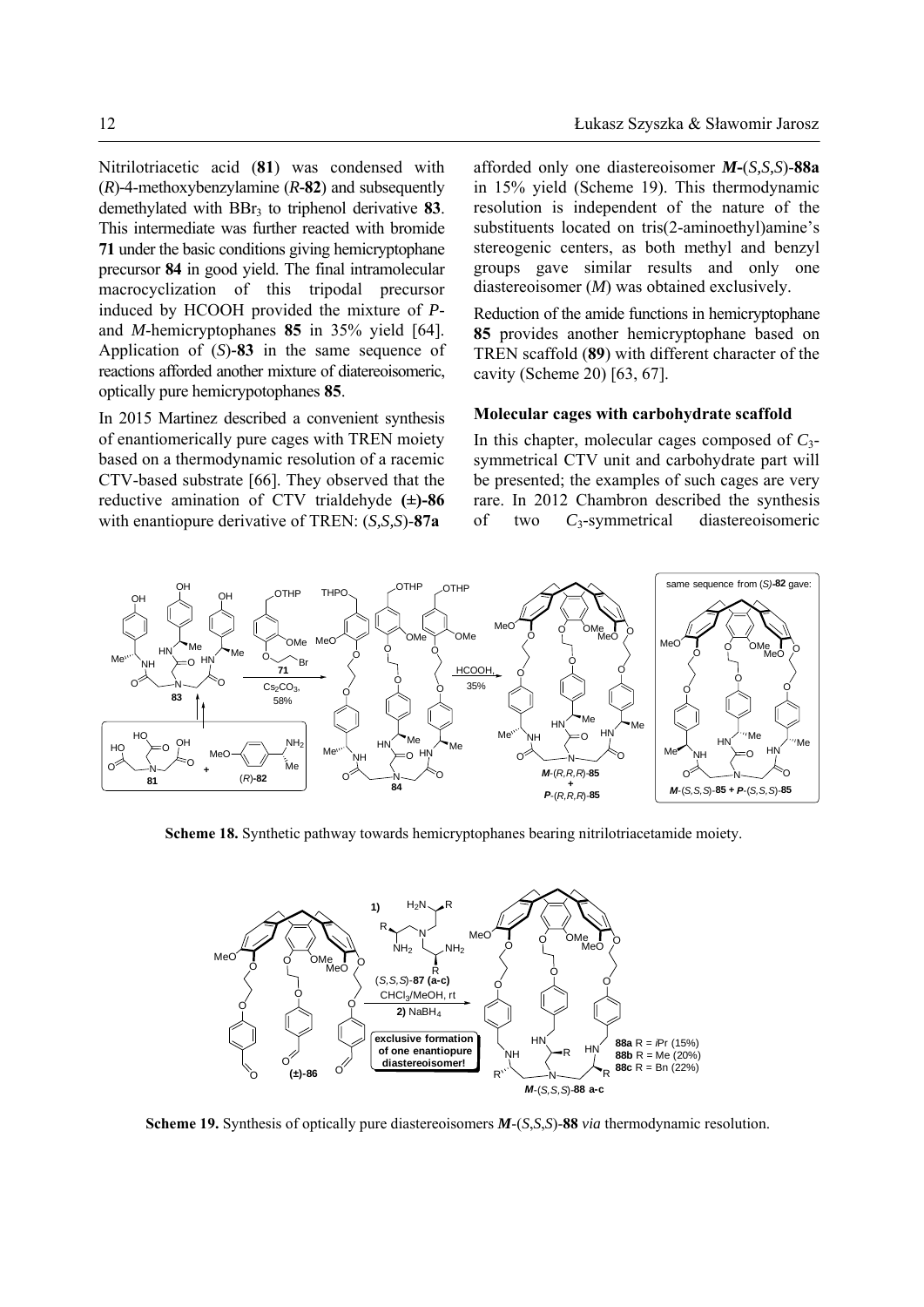hemicryptophanes (*P***-90** and *M***-90**), in which the CTV unit was triple-connected to permethylated α-cyclodextrin *via* ethylene bridges [68] (Fig. 6).

Permethylated α-cyclodextrin platform was also used for the preparation of macrocycle-based hemicryptophanes with disulfide bonds [69]. The [1+1] coupling between racemic cyclotrithiophenolene [**(±)-91**] and trithiol-αcyclodextrin derivative **92** afforded an inseparable mixture of two diastereoisomers *M-***93** and *P-***93** in 11% yield in a 5:3 ratio (Scheme 21).

Another interesting molecule that can be applied as chiral platform for hemicryptophanes is the disaccharide – sucrose, which is most abundant in Nature (**94**). Being very well soluble in water, it offers a possibility to prepare water-soluble receptors, in which the geometry and chirality of the cavity would be controlled by nine stereogenic centers present in sucrose molecule.

We have used this raw material for the preparation of a number of complex macrocyclic receptors; selected examples (*e.g.* **95** or **96**) are shown in Fig. 7 [70]. This approach required a protection of six hydroxyl groups (five secondary and one primary at the C1'-position) and functionalization of the remaining ones at the C6,6'-positions. More interesting derivative of sucrose is, however, triol **97**, which should open a convenient route to sucrose-based cryptands and molecular cages.

We applied this triol in the synthesis of molecular cages containing the CTV unit; first results were reported by us in 2019. Sucrose triol **97** was elongated and activated to **98** which - upon reaction with a *racemic* cyclotriveratrylene **13** - afforded two macrocyclic cages *P***-99a** and *M***-99a** in a ~1:1 ratio and in 32% overall yield (Scheme 22) [71]. The benzyl blocks from the sucrose core could be removed by hydrogenolysis affording cages **99b** soluble in water.



**Scheme 20.** Preparation of TREN-hemicryptophanes *via* reduction of amide functions.



**Fig. 6.** α-Cyclodextrin-based molecular cages with ethylene bridges.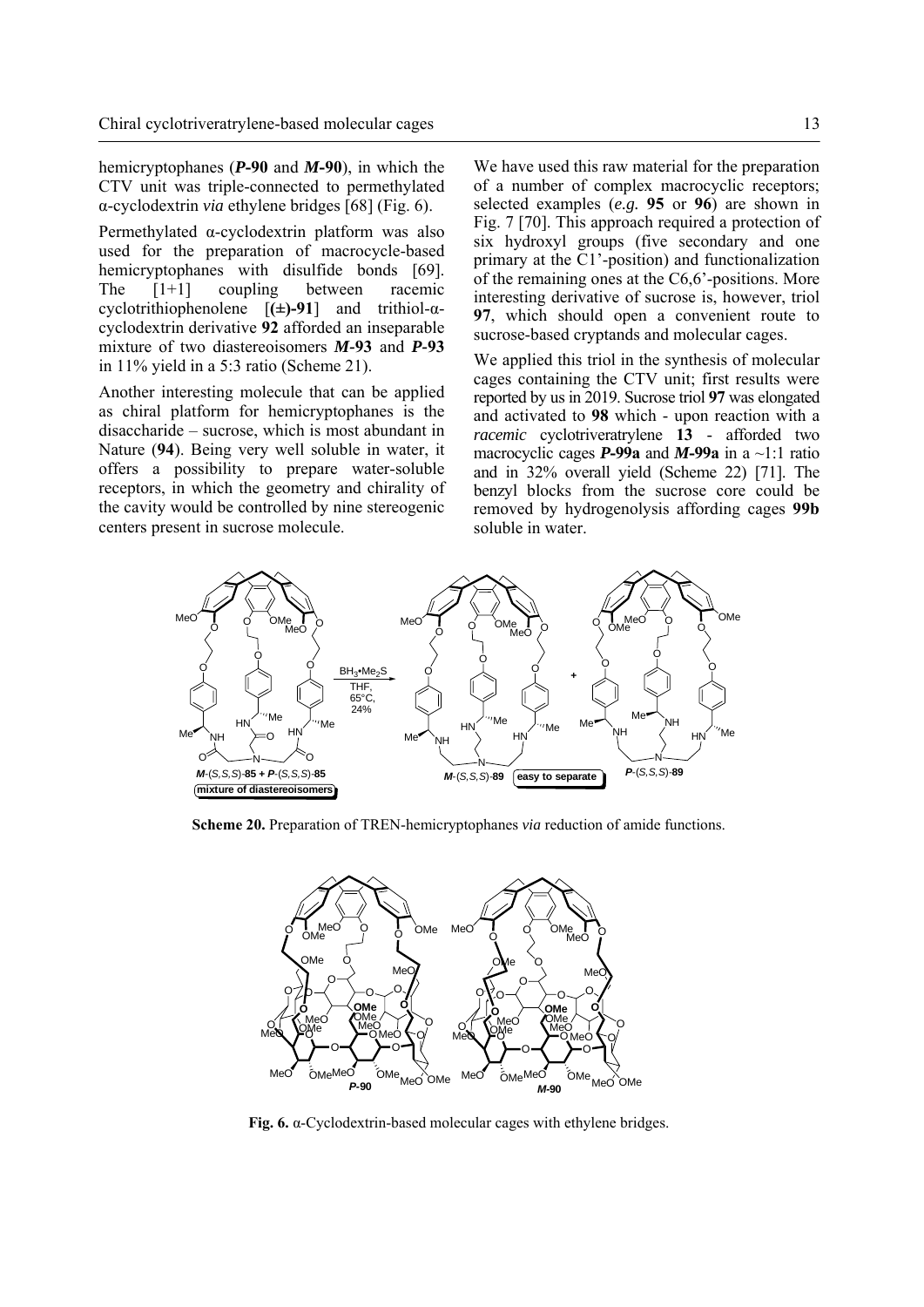

**Scheme 21.** Synthesis of α-cyclodextrin-based molecular cages with disulfide linkers.



**Fig. 7.** Conversion of sucrose into macrocyclic receptors and possible route to sucrose-based cryptands.



**Scheme 22.** First synthesis of molecular cages composed of sucrose and cyclotriveratrylene units.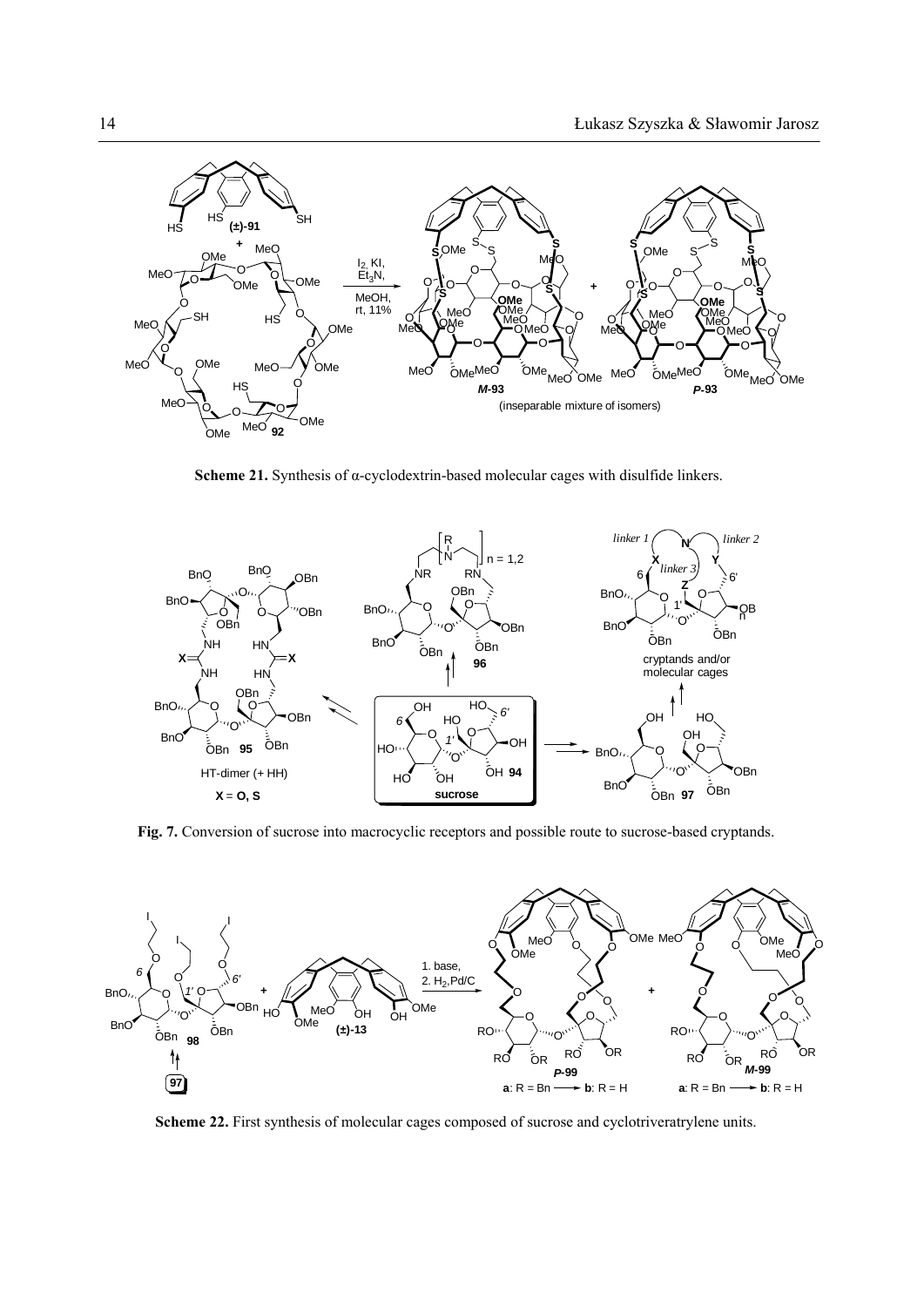In this synthesis as many as four isomers can be formed: two 'normal' and two 'twisted'. However, only two products ('normal') were obtained, indicating that the ethylene linker connecting sucrose and CTV units is too short. Application of a longer phenylidene linker afforded all four possible stereoisomeric cages: *P***-100**, *M***-100**, *P***-101**, and *M***-101** in a 2:2:1:1 ratio in excellent yield  $(52\%;$  Fig. 8, linker =  $L_1$ ) showing moderate complexing ability towards imidazolium and pyridinium cations [72]. The application of a longer linker (naphtylidene) also resulted in the formation of four molecular cages: *P***-102**, *M***-102**, *P***-103**, and *M***-103** in 39% yield in a 2:2:1:1 ratio (Fig. 8, linker = L2); these receptors exhibited significant complexing selectivity of choline and acetylcholine [73].

# **Application of hemicryptophanes in the hostguest chemistry**

In this section, the application of synthetic CTVbased receptors in selective recognition of biologically important compounds will be shortly described. While biologically important derivatives are well recognized by natural receptors, the application of synthetic receptors is still at the very early stage of knowledge.



**Fig. 8.** Structures of molecular cages from sucrose and CTV units connected *via* phenylidene (L1) and naphtylidene  $(L_2)$  linkers.



**Fig. 9.** Complexation of selected glucosides by hemicryptophane receptors.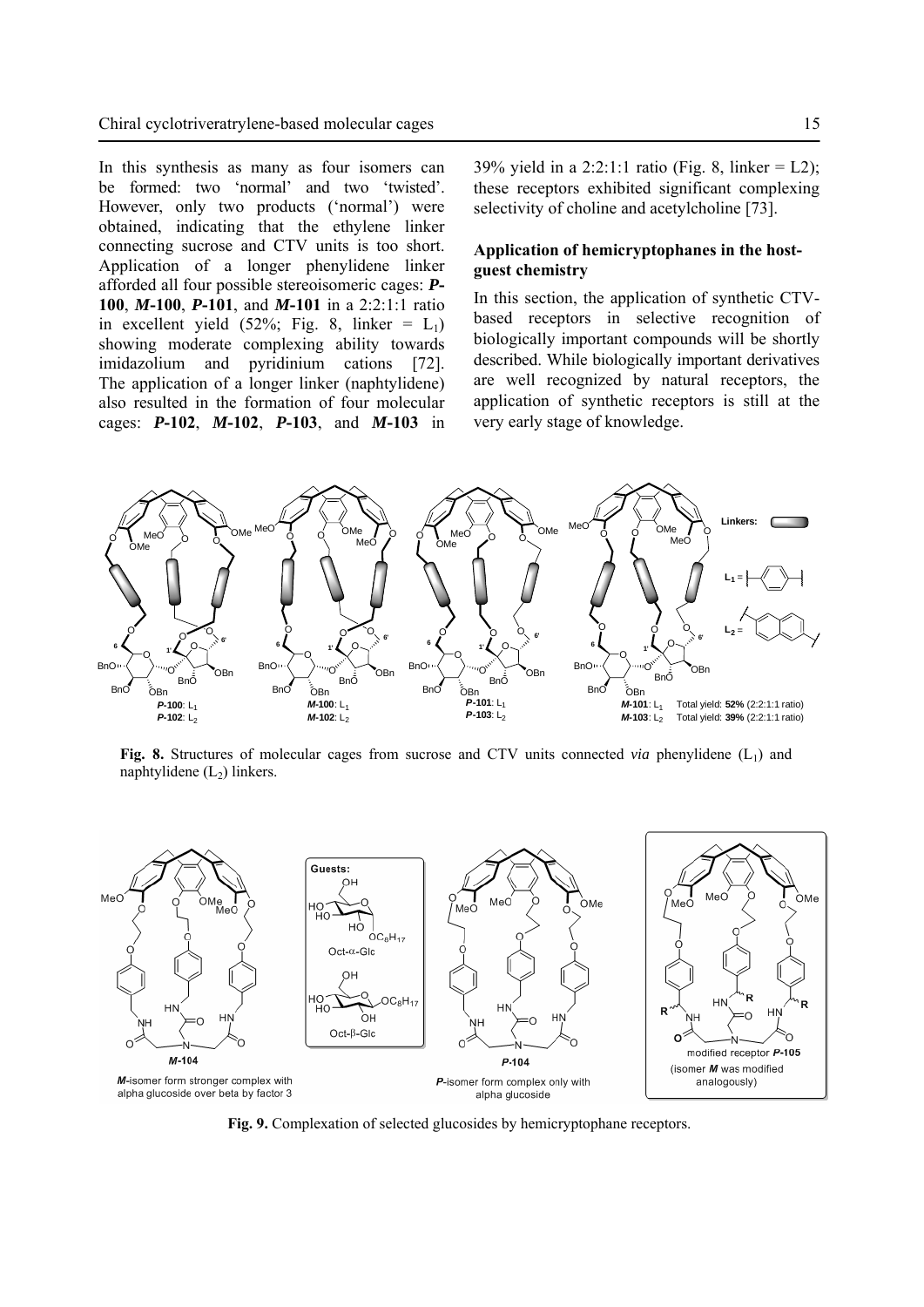The first recognition of carbohydrates by hemicryptophane receptors was reported in 2011 by Dutasta *et al.* who observed that the *M* enantiomer of receptor **104** forms stronger complexes with α-octyl glucoside than β-octyl glucoside by factor 3, while the *P*-enantiomer of **104** forms complex only with the  $\alpha$ -glucoside (Fig. 9) [74].

Modification of the structure of receptor **104** by an introduction of additional groups at the benzylic position in both enantiomers  $(\rightarrow 105)$ , as well as complexation of different monosaccharides (*e.g.* both alkyl mannosides) has been studied [62, 64].

## **Recognition of ammonium cations**

Many neurotransmitters involved in key biological processes have the amino function(s) and exist in an ionic form (ammonium cations) at the physiological pH. One of the neurotransmitters of broad interest is acetylcholine (ACh) playing significant role in peripheral and central nervous systems [75]. Significant selective recognition of such neurotransmitter was already reported by us for hemicryptophanes **102** and **103** (shown in Fig. 8).

Makita *et al.* reported that hemicryptophane containing triamide moiety  $[(\pm)$ -106a] is able to complex various tetraalkylammonium salts ( $Me<sub>4</sub>N<sup>+</sup>$ ,  $Et<sub>2</sub>Me<sub>2</sub>N<sup>+</sup>$ , acetylcholine) with very good association constants  $(K_a)$  ranging between  $10^3$ -10<sup>4</sup> M<sup>-1</sup> [42]. Several primary alkylammonium cations of different size were effectively encapsulated by hemicryptophane bearing tris(2-aminoethyl)amine

unit  $[(\pm)$ -107] [76]. Enantiomerically pure variants of hemicryptophane **(±)-107** were used in the recognition studies of chiral ammonium guest [77].

While host *M***-107** could bind (1*R*,2*S*)-(–) norephedrine with  $K_a = 4.9 \times 10^7$  M<sup>-2</sup>, its enantiomer *P***-107** was able to recognize this ammonium guest with  $K_a = 5.1 \times 10^6 \text{ M}^2$ , assuming the 1:2 (H:G) stoichiometry. The recognition properties of watersoluble cage  $(\pm)$ -108 (Fig. 10) towards structurally similar ammonium guest (choline, glycine betaine, and betaine aldehyde) in aqueous media have been reported [78]. It was found that only choline was effectively recognized by this receptor  $(K_a =$  $2300 M^{-1}$ ).

Four enantiopure hemicryptophanes *M***-**(*S,S,S*)-**88b**  (shown in Scheme 19) and its diastereoisomers: *P***-**(*S,S,S*)-**88b**, *M***-**(*R,R,R*)-**88b**, and *P***-**(*R,R,R*)-**88b** were successfully employed in the recognition of (1*R*,2*S*)-(–)-ephedrine and (1*R*,2*S*)-(–)-norephedrine picrates [79]. All four isomers proved to be efficient hosts in chiral recognition of both bioactive compounds. The higher binding constants were observed for (1*R*,2*S*)-(–)-norephedrine than  $(1R,2S)-(-)$ -ephedrine.

Recently, three different fluorescent hemicryptophanes: (±)**-109**, (±)**-110**, and (±)**-111**  (Fig. 11) were used for the selective recognition of acetylcholine in the presence of choline [54, 55]. Hemicryptophanes (±)**-109** and (±)**-111** displayed a remarkable increase of the fluorescence intensity ("turn on" signal), while molecular cage (±)**-110** exhibited decrease of the fluorescence intensity ("turn off" signal) after each addition of the guest solutions.



**Fig. 10.** Hemicryptophanes applied for the complexation of important ammonium guests.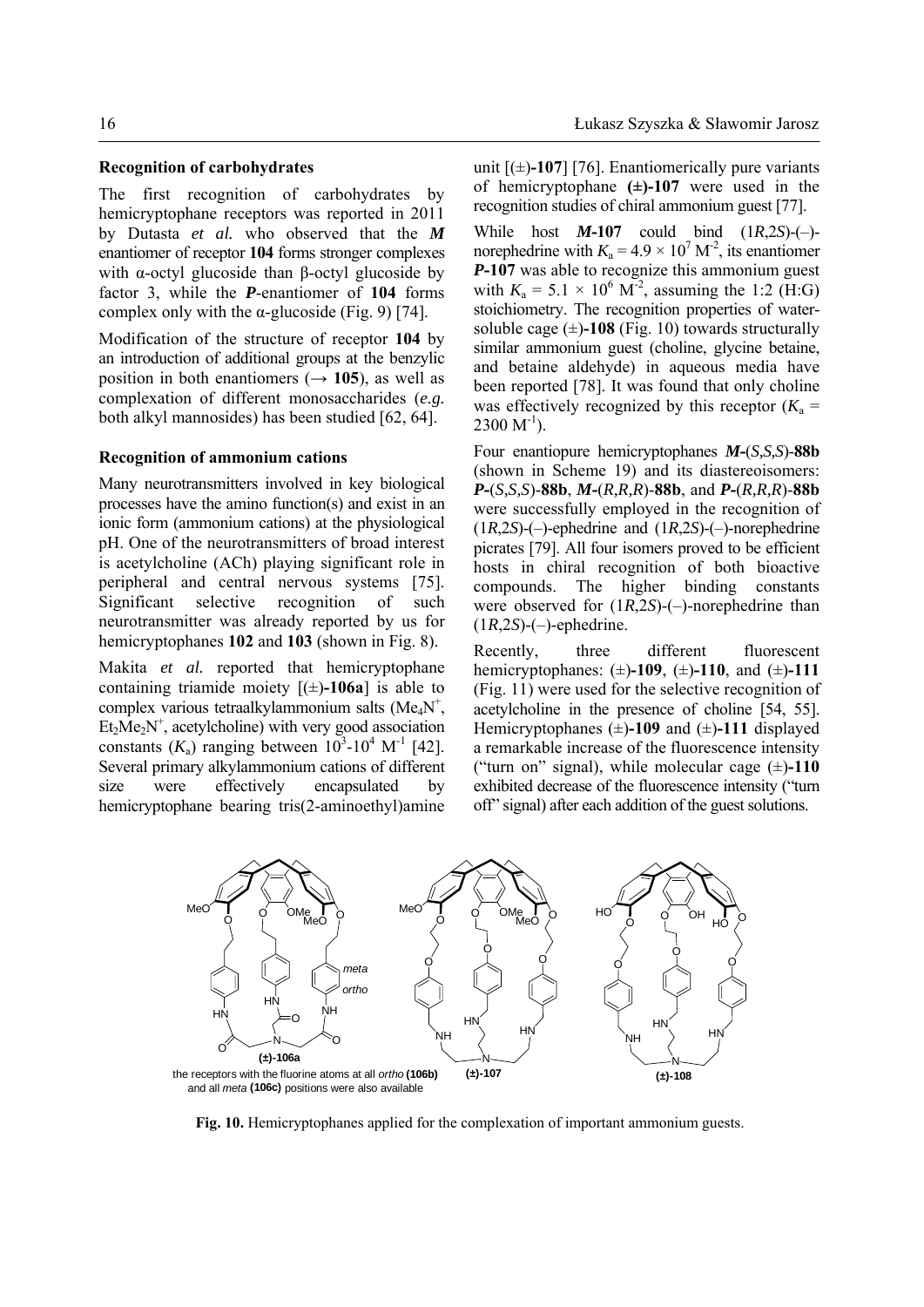

**Fig. 11.** Structures of fluorescent hemicryptophanes used for recognition of choline and acetylcholine  $[(\pm)$ -109-111] and choline phosphate  $[(\pm)$ -112].

The Zn(II)-based fluorescent racemic hemicryptophane **(±)-112** was used as a selective receptor for choline phosphate in polar media. It was found that choline  $(K_a = 1.2 \times 10^2 \text{ M}^{\text{-}1})$  was much less recognized than its phosphorylated analogue  $(K_a = 4.1 \times 10^3 \text{ M}^{-1})$  [80].

### **Recognition of zwitterions**

In most cases, hemicryptophanes are heteroditopic, *i.e.* they have two different binding sites in their structure, capable of simultaneous binding of ionpairs or zwitterions. In comparison to ammonium neurotransmitters, the selective recognition of biologically important zwitterionic guests by artificial receptors is much less explored. This is due to the fact that recognition of zwitterionic guests is often energetically unfavorable because these strongly solvated bifunctional molecules have to be removed from water to the solution of much lower dielectric constant, which is a huge barrier to cross. Thus, strong coordination bonds along with the ionic interactions are usually involved in the binding of zwitterionic species. Moreover, the distance between cationic and anionic binding sites in the receptor should be coordinated with the shape and size of bifunctional guest molecule [81].

Heteroditopic hemicryptophane **(±)-106a** with nitrilotriacetamide moiety (see Fig. 10) was successfully used as a selective receptor for the encapsulation of taurine over other related zwitterionic compounds in a competitive polar environment [81]. Another heteroditopic hemicryptophane **(±)- 57** (see Scheme 13) with a modified cavity, able to simultaneously bind both negatively and positively charged parts of the zwitterionic guests by the anion- $\pi$  and cation- $\pi$  interactions, was used for complexation of four neurotransmitters: taurine, homotaurine, β-alanine, and GABA [52]. Compared to the previously described receptor **(±)-106a**, the complexation abilities of **(±)-57** were considerably improved.

The recognition properties of diastereoisomerically pure hemicryptophanes *M***-73** and *P***-73** (see Scheme 16) containing cyclic peptide moiety were investigated using L- and D-carnitine as guests [60]. Both hosts were selective towards L-carnitine  $(K_a =$  $4.1 \times 10^3$  M<sup>-1</sup> and  $9.1 \times 10^2$  M<sup>-1</sup>); the association constant of *M***-73** and *P***-73** for L-carnitine was 1.5 and 1.3 times greater than for its D-enantiomer (*K*<sup>a</sup>  $= 2.7 \times 10^3 \,\mathrm{M}^{-1}$  and  $6.9 \times 10^2 \,\mathrm{M}^{-1}$ , respectively).

## **Recognition of anions**

Sensing of anion by artificial receptors is one of the main goals of supramolecular chemistry. Transport of anions across the cell membranes, extraction of anions from complex mixtures, or their use in supramolecular catalysis are only a few examples demonstrating the great importance of such phenomenon [5]. Despite large progress in this field, the selective recognition of anions is still challenging, particularly in water, due to the fact that they are strongly solvated by polar solvents, they have more diffuse charge comparing to the corresponding isoelectronic cations, greater pH dependence, and a wide type of geometries [5, 82]. A few examples presented below will show the most significant achievements in sensing anions.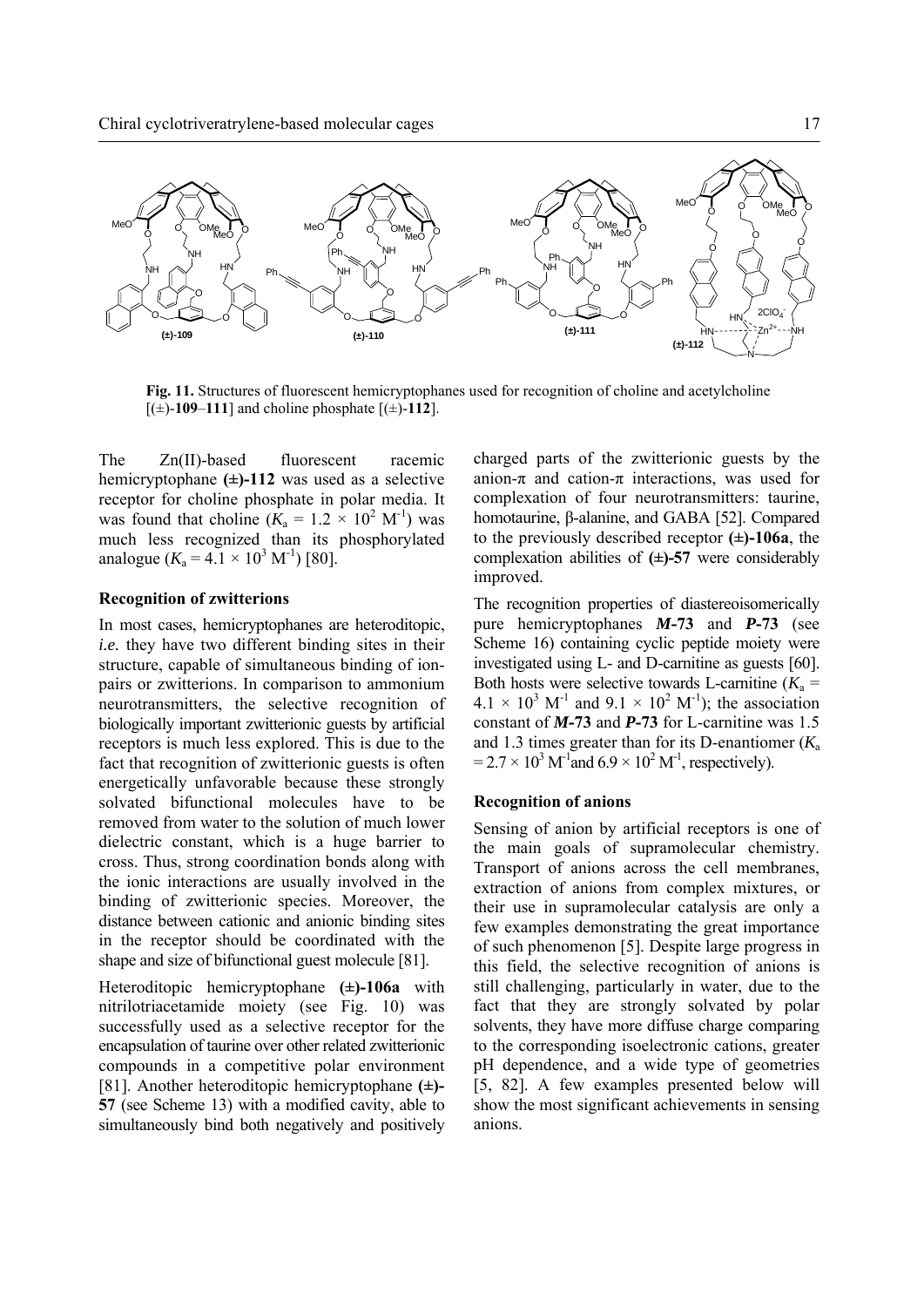Martinez and Dutasta reported the study on the selective recognition of various anionic species with different geometry by hemicryptophane (±)**-106a** containing a tripodal amide moiety (shown in Fig. 10). They found that the affinity of this receptor for the spherical halide anions increased as follows:  $F-> CL-> Br-> L-,$  and was compatible with its hydrogen-bond accepting capability. Second, more basic  $H_2PO_4^-$  anion was better recognized than  $HSO<sub>4</sub>$ <sup>-</sup>. Finally, the most basic AcO– anion displayed weaker affinity for host  $(\pm)$ -106a in relation to  $H_2PO_4^-$  [83].

Two hemicryptophanes (±)**-106b** and (±)**-106c** containing differently fluorinated aromatic rings in the linkers (Fig. 12) has also been studied towards anionic guests [65]. The complexing ability was highly dependent on the position of the fluorine atoms; the  $K_a$  value was remarkably increased in case of host (±)**-106c**, whereas decreased in case of  $(\pm)$ -106b. Introduction of the urea units to the structure of the receptor resulted in the improvement of the complexing properties. For example, the association constants for receptor (±)**-40** (see Fig. 4) were remarkably higher than for other hemicryptophanes [45].

Recently, a small urea-based hemicryptophane (±)**-39** (see Fig. 4) has been studied towards selective recognition of halides [46]. Compared to its previously described analogue (±)**-40** with much larger cavity, receptor  $(\pm)$ **-39** displayed the exclusive recognition of the fluoride anion over other competing halides.

## **Recognition of ion-pairs**

Heteroditopic receptors capable to bind simultaneously both cationic and anionic guests have an important advantage, namely they could prevent the competitive pairing of the guest ions in solution. Most of the ion-pair receptors exhibit improved selectivity and binding affinity comparing to the analogous single ion hosts. In case of ionpairs, the binding sites of the receptors responsible for complexation should be located close to each other to increase the electrostatic interactions; otherwise ion-pairs could associate outside the cage. Well-designed receptors allow for a positive cooperative effect, manifested in additional or more intensified long-range electrostatic interactions, which improve affinity to ion-pairs [6].



**Fig. 12.** Structures of hemicryptophanes with differently located fluorine atoms.



Fig. 13. Structure of calix<sup>[6]</sup>cryptamide.

This is well demonstrated by complexation of calix<sup>[6]</sup>cryptamide ( $\pm$ )-113 (Fig. 13) towards two ion-pairs:  $\text{EtNH}_3^+ \text{Cl}^-$  and  $\text{PrNH}_3^+ \text{Cl}^-$  [57]. This host acts as a heteroditopic receptor, in which the alkylammonium chain of the guest molecule occupies the calixarene cavity, whereas the chloride counterion is simultaneously bound by the three amide functions of the hosts's linkers through the strong hydrogen-bonding interactions.

Martinez and Dutasta also proposed hemicryptophane **(±)-106a** (shown in Fig. 10) with two properly located binding sites: 1) the CTV scaffold suitable for complexation of ammonium cations and 2) three amide groups able to coordinate anions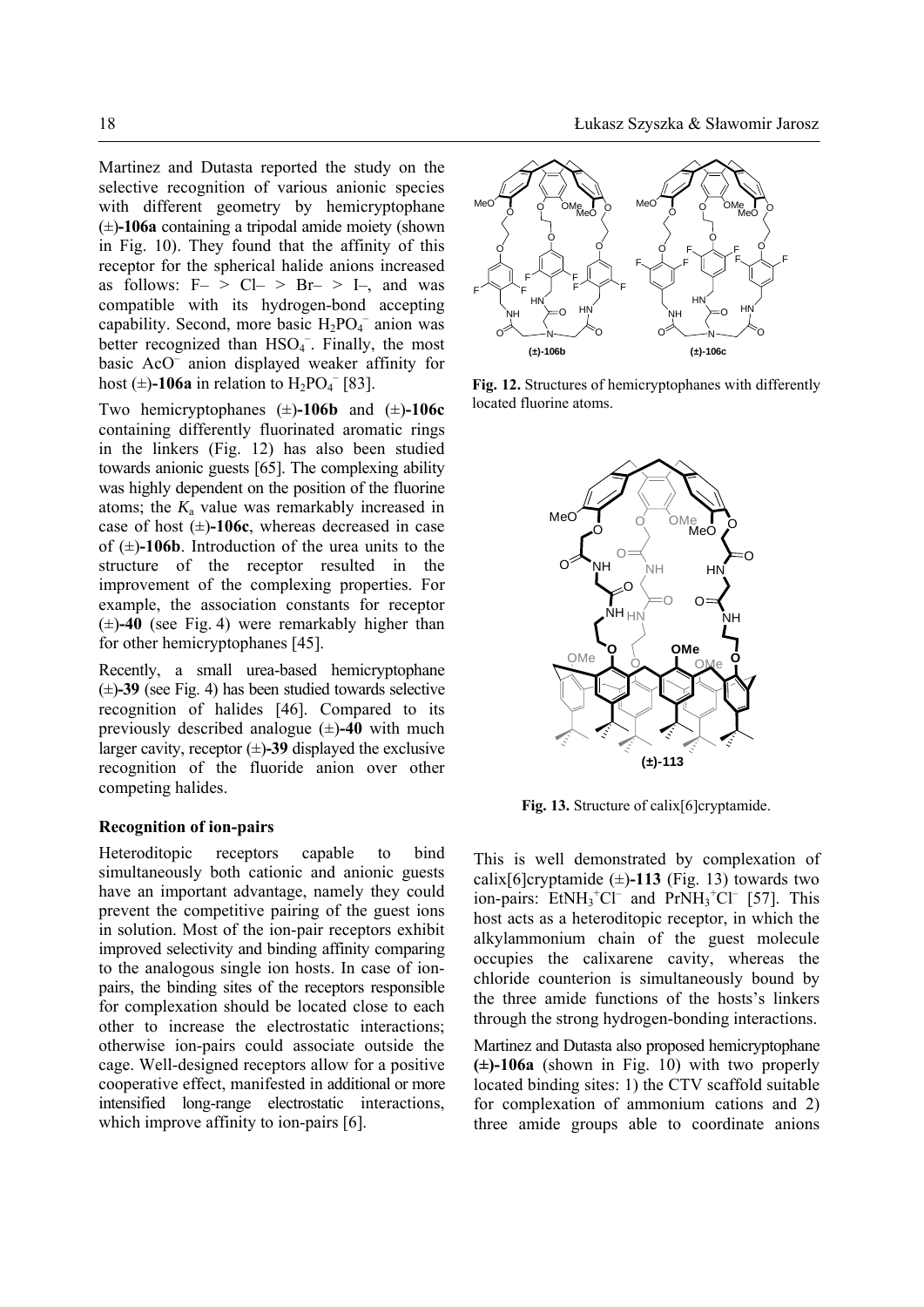*via* hydrogen-bonding interactions, as a good receptor capable of simultaneously recognizing ion pairs [83]. They proved that tetramethylammonium guest was effectively bound by the CTV unit, while the anionic species interacted with the triamide moiety. Therefore, this bi-functional receptor exhibited a strong positive cooperativity effect for all studied ion-pairs.

Recently, the simultaneous complexation of ionpairs employing hemicryptophane (±)**-40** (see Fig. 4) containing three urea groups was reported [45]. This receptor was also able to bind both cations and anions (Me<sub>4</sub>N<sup>+</sup>F<sup>-</sup>, Me<sub>4</sub>N<sup>+</sup>Cl<sup>-</sup> and Me<sub>4</sub>N<sup>+</sup>Br<sup>-</sup>) with much higher association constants, when compared to its complexation of individual ion.

## **Recognition of other guests**

The selective recognition of various neutral molecules by artificial receptors through noncovalent interactions is of great importance. For example, the selective recognition of fullerenes from its crude fullerite mixture by synthetic receptors might be crucial in their isolation process, which usually is difficult and tedious, especially due to their poor solubility in most solvents. This separation process is of particular importance, as most of the spherical nanocarbons can find an application in multiple areas including catalysis, photovoltaics, or medicinal chemistry [84].

Recognition of persistent organic pollutants (*e.g*. chlordecone and its analogues) is equally important, as in most cases they are extremely hard to remove from environment [85].

The recognition properties of calix[6]cryptamide  $(\pm)$ **-113** (see Fig. 13) towards neutral molecules such as achiral pyrrolidin-2-one and imidazolidin-2-one as well as chiral  $(\pm)$ -4-methyl-imidazolidin-2-one have been studied [57]. The results showed that all three guests were fully encapsulated in the calixarene cavity instead of the CTV unit. The guest molecules are additionally stabilized by strong hydrogen bonds with the calixarene oxygen atoms of the host. These results demonstrated the specific complexation of neutral amide and urea type guests by hemicryptophane (±)**-113** involving both hydrogen bond acceptor and donor groups of the guests in the recognition process. When comparing the binding constants of calix[6]cryptamide  $(\pm)$ **-113**  with both achiral guests, strong preference for imidazolidin-2-one  $(K_a = 12800 \text{ M}^{-1})$  than for pyrrolidin-2-one  $(K_a = 250 \text{ M}^{-1})$  can be noticed. It is noteworthy that in case of chiral recognition of  $(\pm)$ -4-methyl-imidazolidin-2-one guest, the formation of two diastereoisomeric host-guest complexes was observed (44% *de*).

The encapsulation abilities of two racemic macrocycle-based hemicryptophanes (±)**-63a** and  $(\pm)$ **-63b** (see Fig. 5) with two fullerenes ( $C_{60}$  and  $C_{70}$ ) were investigated by Zhao and Li [58]. They confirmed the encapsulation of  $C_{60}$  and  $C_{70}$  inside the cavities of hosts  $(\pm)$ -63a and  $(\pm)$ -63b. Host  $(\pm)$ **-63b** showed better recognition properties than host  $(\pm)$ -63a which is related to its larger cavity. In addition, although these two hosts have different sized cavities, they both display better affinity for  $C_{60}$  than for  $C_{70}$ .

## **Miscellaneous**

There are only very limited reports in the literature about the CTV unit combined with carbohydrates. Hemicryptophanes built of CTV and cyclodextrins or sucrose are already presented in Fig. 6 and 8, as well as in Schemes 21 and 22.

They are also a few other examples of derivatives, in which the CTV is connected with sugar moieties. Although they are not hemicryptophanes, they represent an interesting class of optically pure CTV derivatives. The first example concerning the connection of simple sugar with the CTV platform  $(\rightarrow P$ **-116** and *M*-116), reported in 1999, is shown in Scheme 23 [86].

The small library of trivalent CTV-based amino acid glycoconjugates (**117**; Fig. 14) was synthesized by Liskamp and Ameijde [87]. However, the biological activity of such prepared glycoconjugates has not been investigated.

Water-soluble CTV-based glycoconjugates containing peripheral glucose, glucosamine hydrochloride (*M/P-***118** and *M/P-***119**), or lactose units were reported by Han and co-workers (Fig. 14), who also studied their binding properties with  $C_{60}$  in both organic and aqueous media [88, 89]. All hosts demonstrated very good binding abilities towards  $C_{60}$  with particular emphasis of the cationic receptor *M/P-***119**, which displayed the best complexing properties.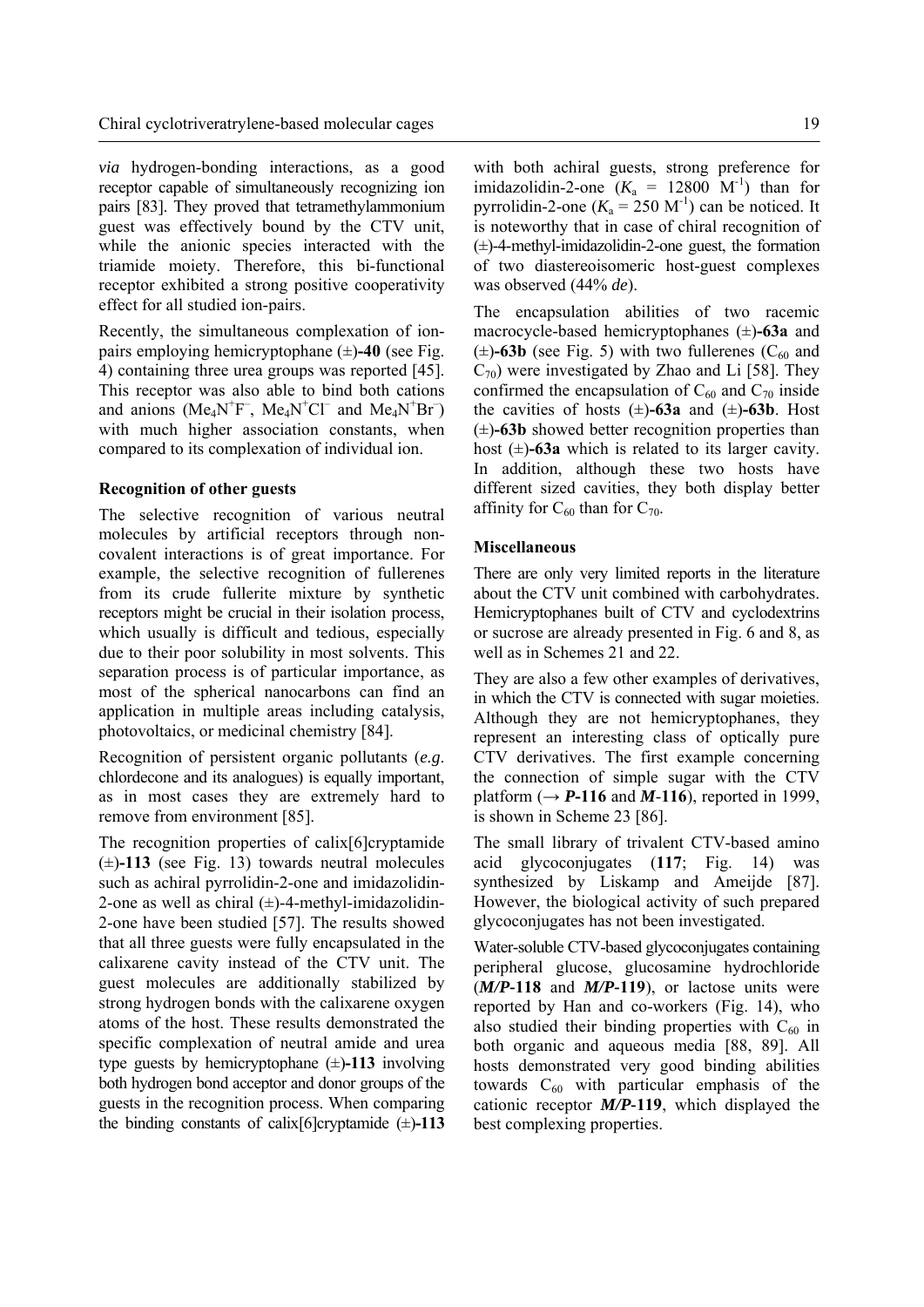

**Scheme 23.** Synthesis of water-soluble CTV derivative with peripheral glycosyl residues.



**Fig. 14.** CTV-based amino acid glycoconjugates.

Similar synthetic pathway involving the azidealkyne cycloaddition towards trivalent and hexavalent CTV-based glucoconjugates were also reported by Vidal *et al.* [90].

## **CONCLUSIONS**

Cyclotriveratrylene (CTV), a rigid, bowl-shaped macrocyclic compound consisting of three veratrole units, is an excellent platform for the preparation of chiral molecular cages. The methods of the synthesis of cyclotriveratrylene and the properties of this macrocycle were reviewed. The synthesis of derivatives of CTV was also described. Special emphasis was put on the synthesis of hemicryptophanes: inherently chiral, covalently bound cage-type molecular receptors with ditopic cavity, consisting of a *C*3-symmetrical cyclotriveratrylene scaffold (existing in the *P* and *M* configuration) triply connected to another unit. Most of hemicryptophanes reported so far were prepared as racemic mixtures, which is a consequence of inherent chirality of the CTV unit with the *C*3symmetry. Much more interesting optically pure molecular cages are very rare. Their synthesis was reported in detail in this review. The application of the CTV-based hemicryptophanes in molecular recognition of various species (anions, cation, zwitterions, and neutral molecules) was discussed. Special attention was paid to enantioselective complexation of chiral species.

#### **ACKNOWLEDGEMENTS**

This work was supported by Grant UMO-2016/21/B/ST5/03382 funded by Poland's National Science Centre (NCN).

#### **CONFLICT OF INTEREST STATEMENT**

The authors declare no conflict of interest.

## **REFERENCES**

- 1. Lehn, J.-M. 2002, Science, 295, 2400.
- 2. Steed, J. W. and Atwood, J. L. 2009, Supramolecular Chemistry,  $2<sup>nd</sup>$  ed.; Wiley-VCH: Weinheim.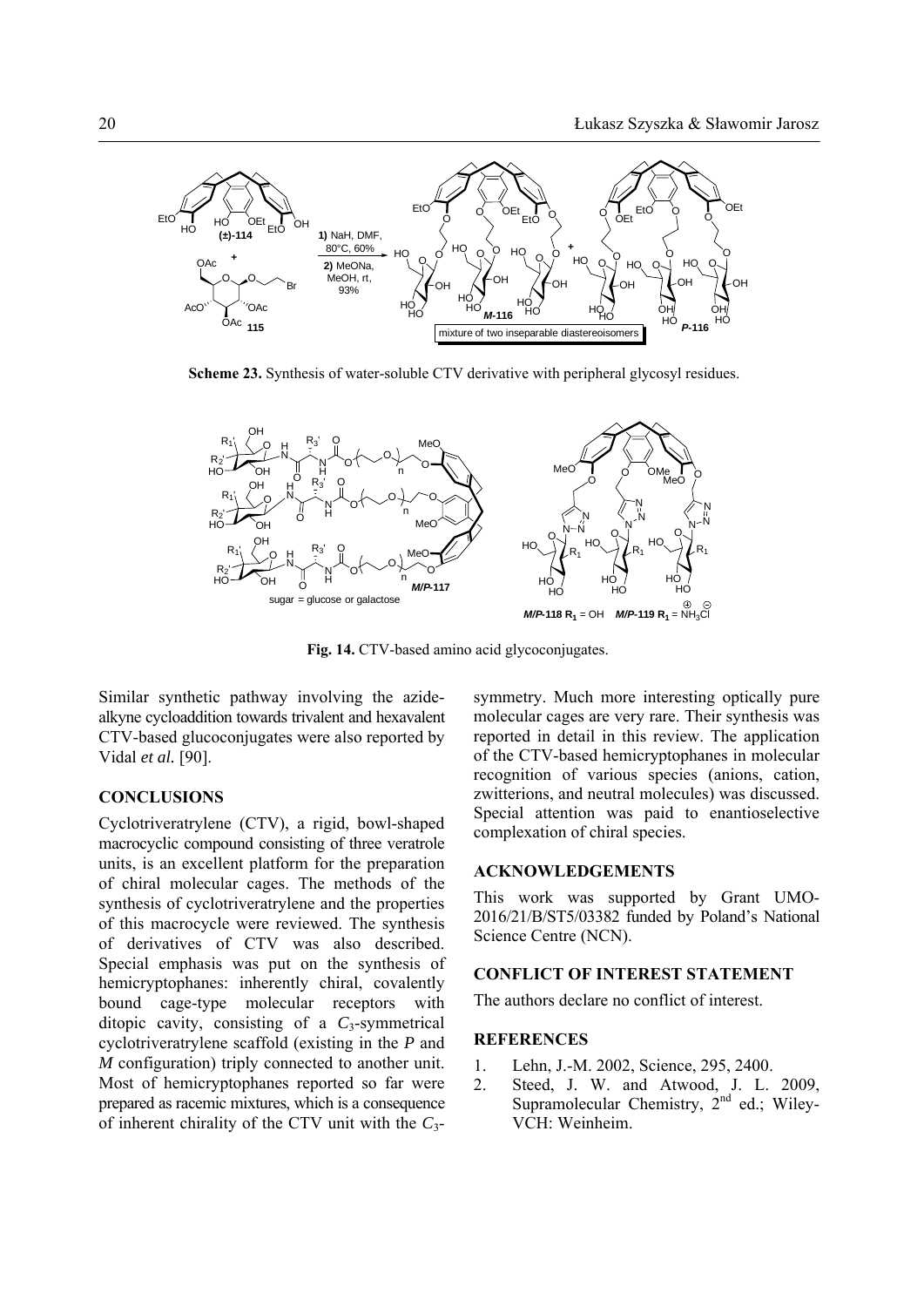- 3. Gogoi, A., Mazumder, N., Konwer, S., Ranawat, H., Chen, N.-T. and Zhuo, G.-Y. 2019, Molecules, 24, 1007 and references therein.
- 4. Izatt, R. M., Pawlak, K. and Bradshaw, J. S. 1995, Chem. Rev., 95, 2529.
- 5. Molina, P., Zapata, F. and Caballero, A. 2017, Chem. Rev., 117, 9907.
- 6. He, Q., Vargas-Zúñiga, G. I., Kim, S. H., Kim, S. K. and Sessler, J. L. 2019, Chem. Rev., 119, 9753.
- 7. Collet, A., Gabard, J., Jacques, J., Cesario, M., Guilhem, J. and Pascard, C. 1981, J. Chem. Soc., Perkin Trans., 1, 1630.
- 8. Hardie, M. J. 2010, Chem. Soc. Rev., 39, 516.
- 9. Henkelis, J. J. and Hardie, M. J. 2015, Chem. Commun., 51, 11929.
- 10. Zimmermann, H., Tolstoy, P., Limbach, H.- H., Poupko, R. and Luz, Z. 2004, J. Phys. Chem. B, 108, 18772.
- 11. Collet, A. and Gabard, J. 1980, J. Org. Chem., 45, 5400.
- 12. Robinson, G. M. 1915, J. Chem. Soc., Trans., 107, 267.
- 13. a) Erdtman, H., Haglid, F. and Ryhage, R. 1964, Acta Chem. Scand., 18, 1249; b) Lindsey, A. S. 1965, J. Chem. Soc., 1685; c) Goldup, A., Morrison, A. B. and Smith, G. W. 1965, J. Chem. Soc., 3864.
- 14. Peyrard, L., Dumartin, M.-L., Chierici, S., Pinet, S., Jonusauskas, G., Meyrand, P. and Gosse, I. 2012, J. Org. Chem., 77, 7023.
- 15. Yu, J.-T., Huang, Z.-T. and Zheng, Q.-Y. 2012, Org. Biomol. Chem., 10, 1359.
- 16. Rao, M. L. N. and Talode, J. B. 2016, Asian J. Org. Chem., 5, 98.
- 17. Peterca, M., Percec, V., Imam, M. R., Leowanawat, P., Morimitsu, K. and Heiney, P. A. 2008, J. Am. Chem. Soc., 130, 14840.
- 18. Chary, K. P., Mohan, G. H. and Iyengar, D. S. 1999, Chem. Lett., 11, 1223.
- 19. Thomas, R. M., Mohan, G. H. and Iyengar, D. S. 1997, Tetrahedron Lett., 38, 4721.
- 20. Brotin, T., Devic, T., Lesage, A., Emsley, L. and Collet, A. 2001, Chem. Eur. J., 7, 1561.
- 21. Hardie, M. J., Mills, R. M. and Sumby, C. J. 2004, Org. Biomol. Chem., 2, 2958.
- 22. Pritchard, V. E., Martir, D. R., Zysman-Colman, E. and Hardie, M. J. 2017, Chem. Eur. J., 23, 8839.
- 23. a) Arduini, A., Calzavacca, F., Demuru, D., Pochini, A. and Secchi, A. 2004, J. Org. Chem., 69, 1386; b) Ito, K., Schramm, M. P., Kanaura, M., Ide, M., Endo, N. and Iwasawa, T., 2016, Tetrahedron Lett., 57, 233.
- 24. Garcia, C., Malthête, J. and Collet, A. 1993, Bull. Soc. Chim. Fr., 130, 93.
- 25. Bohle, D. S. and Stasko, D. J. 2000, Inorg. Chem., 39, 5768.
- 26. Sanseverino, J., Chambron, J.-C., Aubert, E. and Espinosa, E. 2011, J. Org. Chem., 76, 1914.
- 27. Chakrabarti, A., Chawla, H. M., Hundal, G. and Pant, N. 2005, Tetrahedron, 61, 12323.
- 28. Milanole, G., Gao, B., Mari, E., Berthault, P., Pieters, G. and Rousseau, B. 2017, Eur. J. Org. Chem., 7091.
- 29. Long, A., Colomban, C., Jean, M., Albalat, M., Vanthuyne, N., Giorgi, M., Di Bari, L., Górecki, M., Dutasta, J.-P. and Martinez, A. 2019, Org. Lett., 21, 160.
- 30. Cookson, R. C., Halton, B. and Stevens, I. D. R. 1968, J. Chem. Soc. B: Phys. Org., 767.
- 31. Senthilkumar, B., Gonnade, R. G. and Ramana, C. V. 2015, Org. Biomol. Chem., 13, 2323.
- 32. Raaen, V. F., Lietzke, M. H. and Collins, C. J. 1966, J. Am. Chem. Soc., 88, 370.
- 33. Lutz, M. R. Jr., French, D. C., Rehage, P. and Becker, D. P. 2007, Tetrahedron Lett., 48, 6368.
- 34. Brotin, T. and Dutasta, J.-P. 2009, Chem. Rev., 109, 88.
- 35. Zhang, D., Martinez, A. and Dutasta, J.-P. 2017, Chem. Rev., 117, 4900.
- 36. Canceill, J., Collet, A., Gabard, J., Kotzyba-Hibert, F. and Lehn, J. M. 1982, Helv. Chim. Acta, 65, 1894.
- 37. Smeets, J. W. H., Coolen, H. K. A. C., Zwikker, J. W. and Nolte, R. J. M. 1989, Recl. Trav. Chim. Pays-Bas, 108, 215.
- 38. Gosse, I., Dutasta, J.-P., Perrin, M. and Thozet, A. 1999, New J. Chem., 23, 545.
- 39. Colomban, C., Châtelet, B. and Martinez, A. 2019, Synthesis, 51, 2081.
- 40. Makita, Y., Sugimoto, K., Furuyoshi, K., Ikeda, K., Fujiwara, S., Shin-ike, T. and Ogawa, A. 2010, Inorg. Chem., 49, 7220.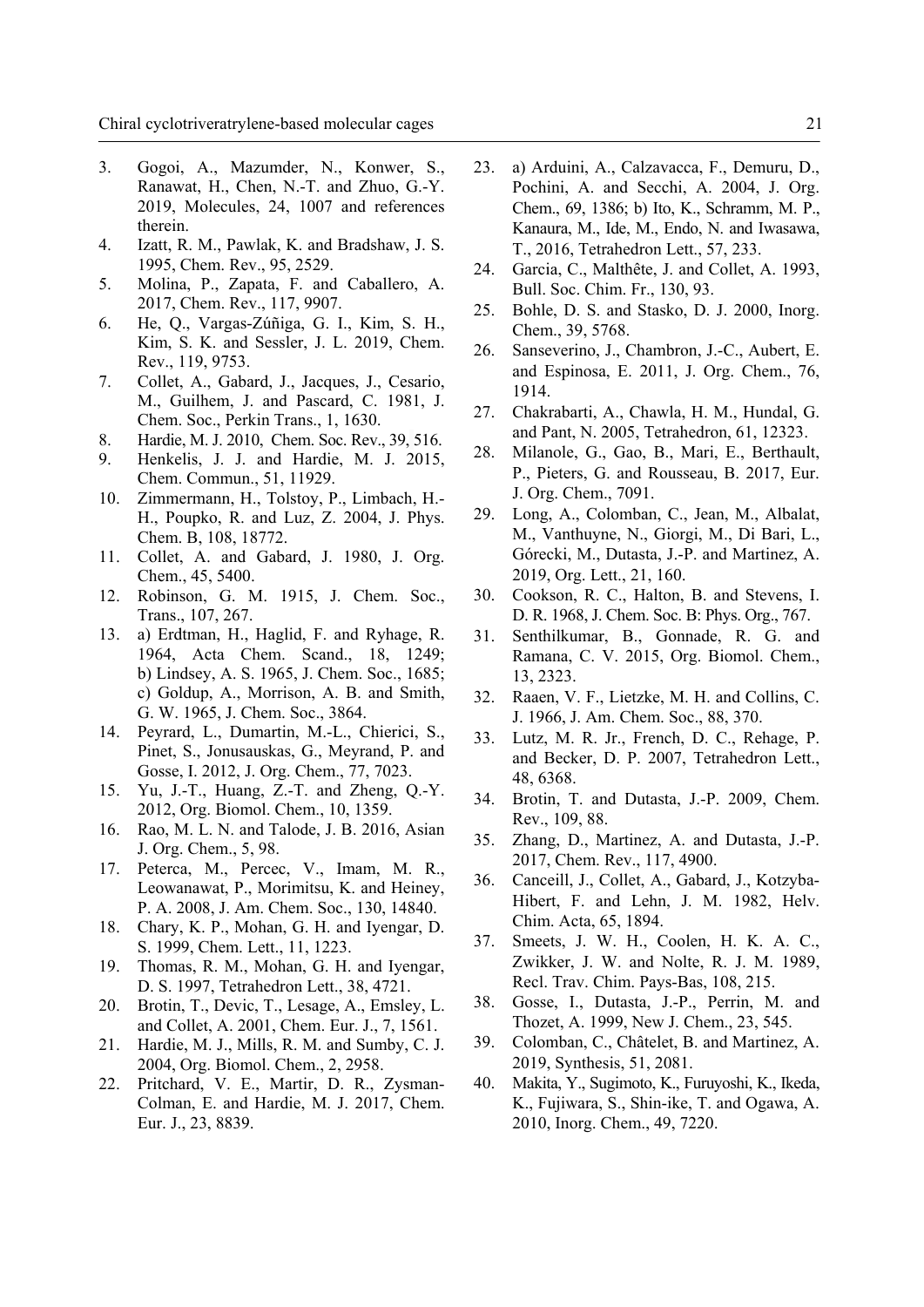- 41. Makita, Y., Danno, T., Ikeda, K., Lee, H.-H., Abe, T., Sogawa, K., Nomoto, A., Fujiwara, S. and Ogawa, A. 2017, Tetrahedron Lett., 58, 4507.
- 42. Makita, Y., Katayama, N., Lee, H.-H., Abe, T., Sogawa, K., Nomoto, A., Fujiwara, S. and Ogawa, A. 2016, Tetrahedron Lett., 57, 5112.
- 43. Rivera, D. G. and Wessjohann, L. A. 2006, J. Am. Chem. Soc., 128, 7122.
- 44. Godart, E., Long, A., Rosas, R., Lemercier, G., Jean, M., Leclerc, S., Bouguet-Bonnet, S., Godfrin, C., Chapellet, L.-L., Dutasta, J.-P. and Martinez, A. 2019, Org. Lett., 21, 1999.
- 45. Delecluse, M., Colomban, C., Moraleda, D., de Riggi, I., Duprat, F., Michaud-Chevallier, S., Dutasta, J.-P., Robert, V., Chatelet, B. and Martinez, A. 2019, Chem. Eur. J., 25, 3337.
- 46. Delecluse, M., Colomban, C., Chatelet, B., Chevallier-Michaud, S., Moraleda, D., Dutasta, J.-P. and Martinez, A. 2020, J. Org. Chem., 85, 4706.
- 47. Fantozzi, N., Pétuya, R., Insuasty, A., Long, A., Lefevre, S., Schmitt, A., Robert, V., Dutasta, J.-P., Baraille, I., Guy, L., Genin, E., Bégué, D., Martinez, A., Pinet, S. and Gosse, I. 2020, New J. Chem., 44, 11853.
- 48. Zhang, D., Bousquet, B., Mulatier, J.-C., Pitrat, D., Jean, M., Vanthuyne, N., Guy, L., Dutasta, J.-P. and Martinez, A. 2017, J. Org. Chem., 82, 6082.
- 49. Qiu, G., Colomban, C., Vanthuyne, N., Giorgi, M. and Martinez, A. 2019, Chem. Commun., 55, 14158.
- 50. Qiu, G., Nava, P., Martinez, A. and Colomban, C. 2021, Chem. Commun., 57, 2281.
- 51. Khan, N. S., Perez-Aguilar, J. M., Kaufmann, T., Aru Hill, P., Taratula, O., Lee, O-S., Carroll, P. J., Saven, J. G. and Dmochowski, I. J. 2011, J. Org. Chem., 76, 1418.
- 52. Perraud, O., Robert, V., Gornitzka, H., Martinez, A. and Dutasta, J.-P. 2012, Angew. Chem. Int. Ed., 51, 504.
- 53. Long, A., Perraud, O., Albalat, M., Robert, V., Dutasta, J.-P. and Martinez, A. 2018, J. Org. Chem., 83, 6301.
- 54. Long, A., Fantozzi, N., Pinet, S., Genin, E., Pétuya, R., Bégué, D., Robert, V., Dutasta, J.-P., Gosse, I. and Martinez, A. 2019, Org. Biomol. Chem., 17, 5253.
- 55. Long, A., Antonetti, E., Insuasty, A., Pinet, S., Gosse, I., Robert, V., Dutasta, J.-P. and Martinez, A. 2020, J. Org. Chem., 85, 6400.
- 56. Long, A., Perraud, O., Jeanneau, E., Aronica, C., Dutasta, J.-P. and Martinez, A. 2018, Beilstein J. Org., 14, 1885.
- 57. Le Gac, S. and Jabin, I. 2008, Chem. Eur. J., 14, 548.
- 58. Wang, L., Wang, G.-T., Zhao, X., Jiang, X.-K. and Li, Z.-T. 2011, J. Org. Chem., 76, 3531.
- 59. Gautier, A., Mulatier, J.-C., Crassous, J. and Dutasta, J.-P. 2005, Org. Lett., 7, 1207.
- 60. Cochrane, J. R., Schmitt, A., Wille, U. and Hutton, C. A. 2013, Chem. Commun., 49, 8504.
- 61. Lefevre, S., Simonet, R., Pitrat, D., Mulatier, J.-C., Vanthuyne, N., Jean, M., Dutasta, J.-P., Guy, L. and Martinez, A. 2016, Chemistry Select, 1, 6316.
- 62. Zhang, D., Mulatier, J.-C., Cochrane, J. R., Guy, L., Gao, G., Dutasta, J.-P. and Martinez, A. 2016, Chem. Eur. J., 22, 8038.
- 63. Dimitrov-Raytchev, P., Perraud, O., Aronica, C., Martinez, A. and Dutasta, J.-P. 2010, J. Org. Chem., 75, 2099.
- 64. Schmitt, A., Perraud, O., Payet, E., Chatelet, B., Bousquet, B., Valls, M., Padula, D., Di Bari, L., Dutasta, J.-P. and Martinez, A. 2014, Org. Biomol. Chem., 12, 4211.
- 65. Zhang, D., Chatelet, B., Serrano, E., Perraud, O., Dutasta, J.-P., Robert, V. and Martinez, A. 2015, ChemPhysChem, 16, 2931.
- 66. Chatelet, B., Joucla, L., Padula, D., Di Bari, L., Pilet, G., Robert, V., Dufaud, V., Dutasta, J.-P. and Martinez, A. 2015, Org. Lett., 17, 500.
- 67. Schmitt, A., Chatelet, B., Padula, D., Di Bari, L., Dutasta, J.-P. and Martinez, A. 2015, New J. Chem., 39, 1749.
- 68. Brégier, F., Karuppannan, S. and Chambron, J.-C. 2012, Eur. J. Org. Chem., 1920.
- 69. Brégier, F., Lavalle, J. and Chambron, J.-C. 2013, Eur. J. Org. Chem., 2666.
- 70. Jarosz, S., Sokołowska, P. and Szyszka, Ł. 2020, Tetrahedron Lett., 61, 151888.
- 71. Szyszka, Ł., Cmoch, P., Butkiewicz, A., Potopnyk, M. A. and Jarosz, S. 2019, Org. Lett., 21, 6523.
- 72. Szyszka, Ł., Cmoch, P., Górecki, M., Ceborska, M., Potopnyk, M. A. and Jarosz, S. 2021, Eur. J. Org. Chem., 897.